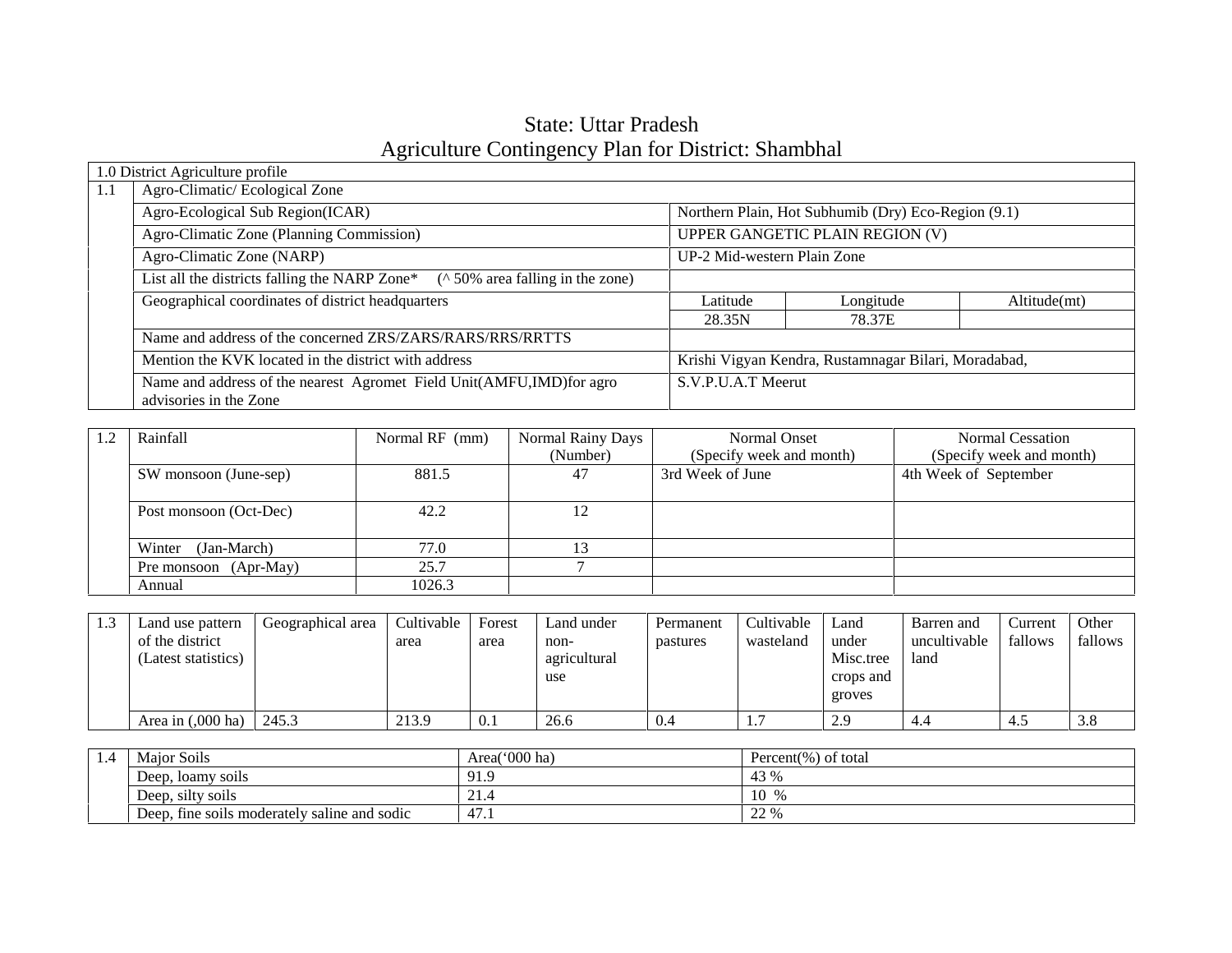| ن. 1 | Agricultural land use    | Area('000 ha) | Cropping intensity $(\%)$ |
|------|--------------------------|---------------|---------------------------|
|      | Net sown area            | 200.9         | $\sim$<br>11.             |
|      | Area sown more than once | 165.8         |                           |
|      | Gross cropped area       | 366.8         |                           |

| 1.6 | Irrigation                                                                                          | Area('000 ha)             |                                                                                                  |                                    |
|-----|-----------------------------------------------------------------------------------------------------|---------------------------|--------------------------------------------------------------------------------------------------|------------------------------------|
|     | Net irrigation area                                                                                 | 196.9                     |                                                                                                  |                                    |
|     | Gross irrigated area                                                                                | 267.7                     |                                                                                                  |                                    |
|     | Rain fed area                                                                                       | 4.1                       |                                                                                                  |                                    |
|     | Sources of irrigation (Gross Irr. Area)                                                             | Number                    | Area('000 ha)                                                                                    | Percentage of total irrigated area |
|     | Canals                                                                                              |                           | 0.03                                                                                             |                                    |
|     | <b>Tanks</b>                                                                                        |                           | $\Omega$                                                                                         |                                    |
|     | Open wells                                                                                          |                           | 103.8                                                                                            | 38.7                               |
|     | Bore wells (Tube wells)                                                                             |                           | 161.2                                                                                            | 60.2                               |
|     | Lift irrigation schemes                                                                             |                           | <b>NA</b>                                                                                        |                                    |
|     | Micro-irrigation                                                                                    |                           | <b>NA</b>                                                                                        |                                    |
|     | Other sources                                                                                       |                           | 2.8                                                                                              | 1.1                                |
|     | <b>Total Irrigated Area</b>                                                                         |                           | 267.7                                                                                            |                                    |
|     | Pump sets                                                                                           |                           |                                                                                                  |                                    |
|     | No. of Tractors                                                                                     |                           |                                                                                                  |                                    |
|     | Groundwater availability and use*<br>(Data source: State/ Central Ground<br>water Department/Board) | No of blocks-<br>Tehsils- | $%$ )area                                                                                        | Quality of water                   |
|     | Over exploited                                                                                      |                           |                                                                                                  |                                    |
|     | Critical                                                                                            |                           |                                                                                                  |                                    |
|     | Semi-critical                                                                                       |                           |                                                                                                  |                                    |
|     | Safe                                                                                                |                           |                                                                                                  |                                    |
|     | Waste water availability and use                                                                    |                           |                                                                                                  |                                    |
|     | Ground water quality                                                                                |                           |                                                                                                  |                                    |
|     |                                                                                                     |                           | *over-exploited groundwater utilization> 100%; critical: 90-100%; semicritical:70-90%; safe:<70% |                                    |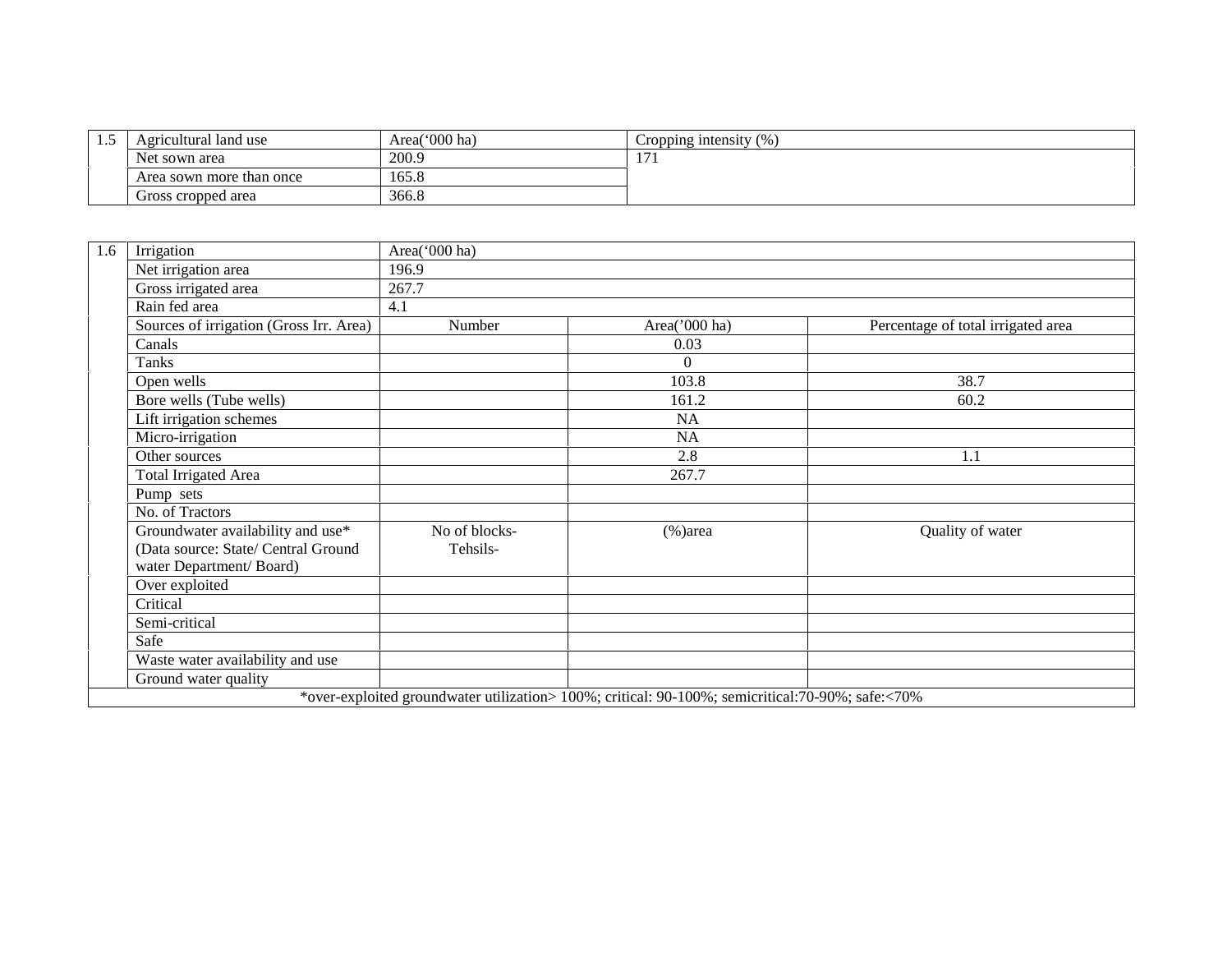| 1.7 | Major field crops cultivated |           | Area('000 ha)            |       |                          |                          |       |        |       |  |
|-----|------------------------------|-----------|--------------------------|-------|--------------------------|--------------------------|-------|--------|-------|--|
|     |                              |           | Kharif                   |       |                          | Rabi                     |       | Summer | Total |  |
|     |                              | Irrigated | Rain fed                 | Total | Irrigated                | Rain fed                 | Total |        |       |  |
| 01  | Rice                         | 37.9      | 0                        | 37.9  | -                        | $\overline{\phantom{0}}$ | -     | -      | 37.9  |  |
| 02  | Bajra                        | 0.003     | 74.8                     | 74.8  | $\overline{\phantom{0}}$ | $\overline{\phantom{0}}$ |       |        | 74.8  |  |
| 03  | Wheat                        |           | $\overline{\phantom{a}}$ | -     | 139.8                    | O                        | 139.8 | -      | 139.8 |  |
| 04  | Rapeseed Mustard             | . .       | $\overline{\phantom{0}}$ |       | 10.7                     | $\mathcal{L}$            | 10.7  |        | 10.7  |  |
| 05  | Sugarcane                    | 28.3      | 0                        | 28.3  | -                        | $\sim$                   | -     |        | 28.3  |  |
| 06  | Potato                       | -         | -                        |       | 8.7                      |                          | 8.7   |        | 8.7   |  |

### **1.7 Area under major field crops & (As per latest figures 2011-12)**

| <b>Horticulture crops -Fruits</b> |        | Area $('000 ha)$ |         |  |  |  |
|-----------------------------------|--------|------------------|---------|--|--|--|
|                                   | Total  | Irrigated        | Rainfed |  |  |  |
| Mango                             | 1.408  | 1.408            | -       |  |  |  |
| Guava                             | 0.319  | 0.319            | -       |  |  |  |
| Horticulture crops -              |        |                  |         |  |  |  |
| Potato                            | $\sim$ |                  | -       |  |  |  |
| Onion                             |        |                  |         |  |  |  |
| Pea                               | 0.050  | 0.050            |         |  |  |  |

| 1.12 Sowing window for 5 major<br>field crops | <b>Rice</b> | Wheat               | <b>Sugarcane</b> | <b>Toria/Mustard</b> | <b>Mentha</b> |
|-----------------------------------------------|-------------|---------------------|------------------|----------------------|---------------|
| Kharif-Rainfed                                | June-July   |                     |                  |                      |               |
| Kharif-Irrigated                              | June-July   |                     | October          |                      |               |
| Rabi-Rainfed                                  |             | November - December |                  | September-October    |               |
| Rabi-Irrigated                                |             | November - December | March-April      | October              | January-March |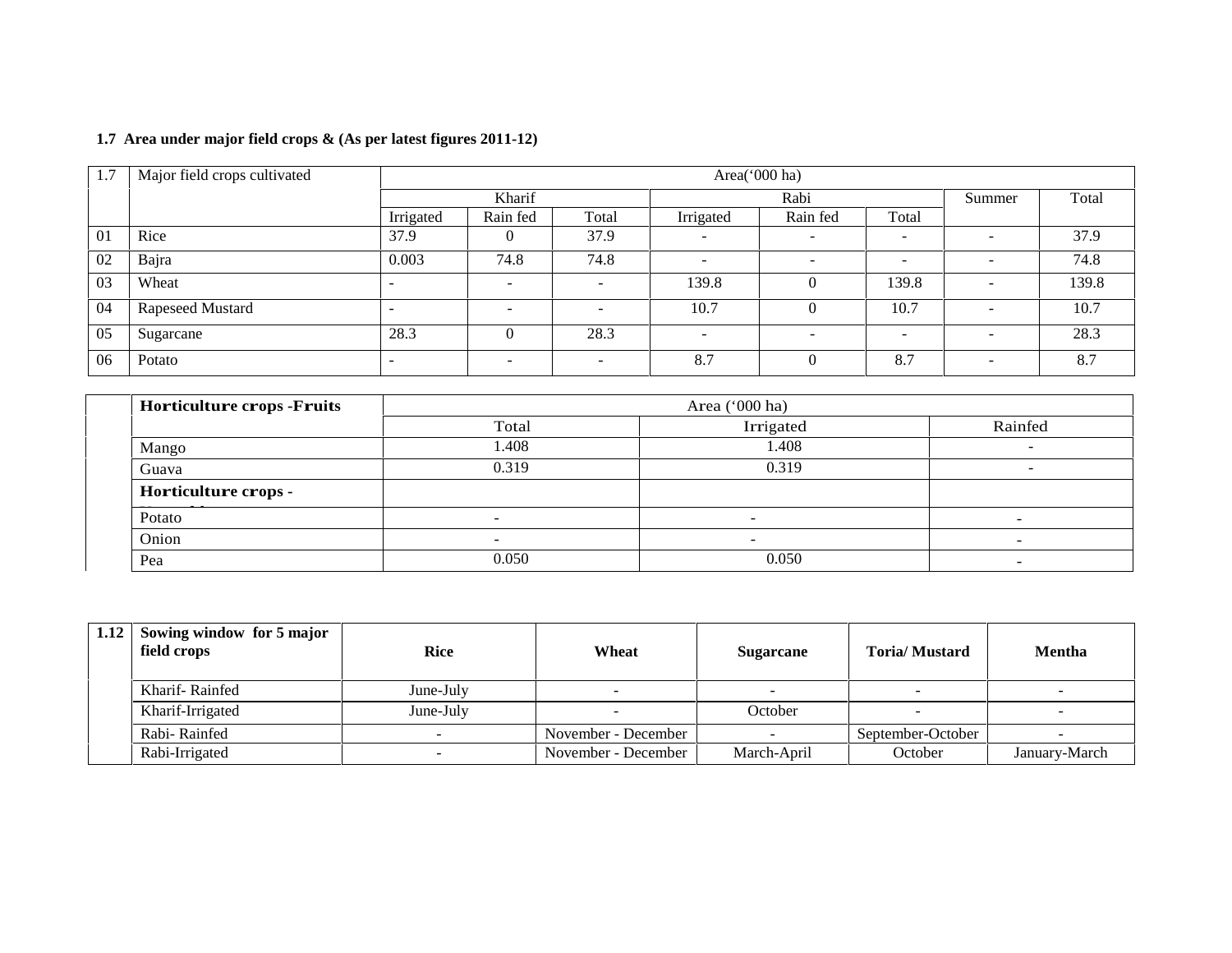| 1.13 | What is the major contingency the district is prone to? (Tick mark)           | Regular | <b>Occasional</b> | <b>None</b> |
|------|-------------------------------------------------------------------------------|---------|-------------------|-------------|
|      | Drought                                                                       |         |                   |             |
|      | Flood                                                                         |         |                   |             |
|      | Cyclone                                                                       |         |                   |             |
|      | Hail storm                                                                    |         |                   |             |
|      | Heat wave                                                                     |         |                   |             |
|      | Cold wave                                                                     |         |                   |             |
|      | Frost                                                                         |         |                   |             |
|      | Sea water intrusion                                                           |         |                   |             |
|      | Sheath Blight, Stemborrer, Pyrilla Loos smut, Heliothis, Rust etc white grub. |         |                   |             |
|      | Fog                                                                           |         |                   |             |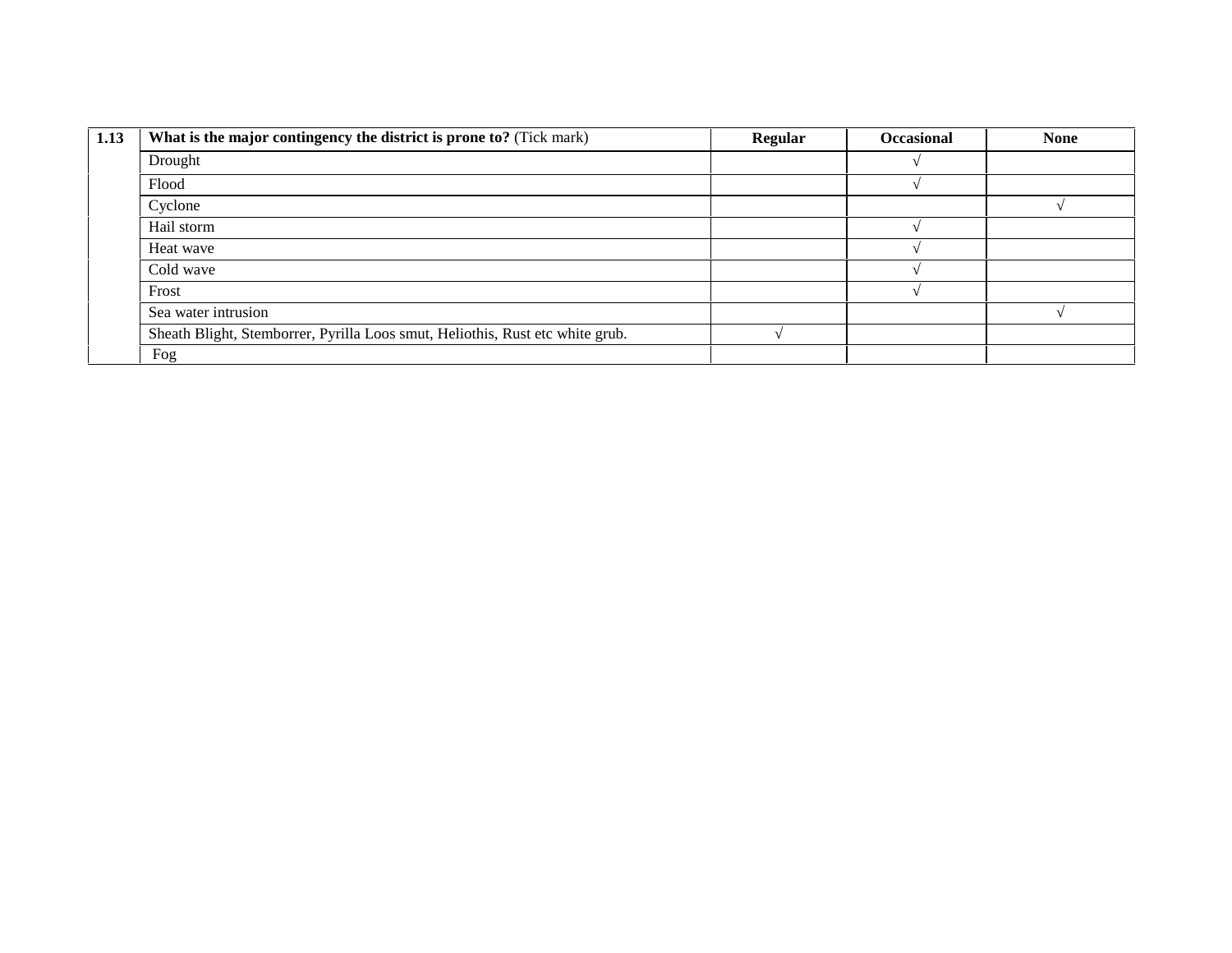#### **2.0 Strategies for weather related contingencies**

#### **2.1 Drought**

#### **2.1.1 Rainfed situation**

| <b>Condition</b>                                    |                                                        |                                        |                                                                                                                                                                                                                                                             | <b>Suggested Contingency measures</b>                                                                            |                                                                                                      |
|-----------------------------------------------------|--------------------------------------------------------|----------------------------------------|-------------------------------------------------------------------------------------------------------------------------------------------------------------------------------------------------------------------------------------------------------------|------------------------------------------------------------------------------------------------------------------|------------------------------------------------------------------------------------------------------|
| <b>Early season</b><br>drought<br>(delayed onset)   | <b>Major Farming</b><br>situation                      | Normal Crop/<br><b>Cropping system</b> | Change in crop / cropping system<br>including variety                                                                                                                                                                                                       | <b>Agronomic measures</b>                                                                                        | <b>Remarks</b> on<br>Implementation                                                                  |
| Delay by 2<br>weeks<br>4 <sup>th</sup> week of June | Deep soil,<br>yellow color<br>alluvial loam<br>soils   | Maize/Sorghum/Bajra/<br>Pigeonpea      | Maize: Kanchan, Navin Navjyoti, Azad<br>utam, Surya, Meerut pili, Ganga 2,11 Samrat<br>etc<br>Sorghum: CSH 14, 16, CSB 13, 15, SPB<br>1338 etc<br>Bajra:Raj-171, WCC-75, Pusa 23, 322<br><b>ICMH-451</b><br>Pigeonpea: UPAS 120, ICPL 151, Pusa 33          | Conservation furrow,<br>Inter-cultivation,<br>Sowing with multi seed<br>dril,1<br>Wider spacing for<br>pigeonpea | Seed-drill under<br>RKVY,<br>Supply of seed<br>through govt.<br>agencies ie.<br>NFSM,<br><b>RKVY</b> |
| <b>Condition</b>                                    |                                                        |                                        |                                                                                                                                                                                                                                                             | <b>Suggested Contingency measures</b>                                                                            |                                                                                                      |
| <b>Early season</b><br>drought<br>(delayed onset)   | <b>Major Farming</b><br>situation                      | <b>Normal Crop/cropping</b><br>system  | Change in crop/cropping system                                                                                                                                                                                                                              | <b>Agronomic measures</b>                                                                                        | <b>Remarks</b> on<br>Implementation                                                                  |
| Delay by 4<br>weeks<br>$2nd$ week of<br>July        | Deep soil,<br>yellow color<br>alluvial loam<br>soils   | Maize/Bajra/<br>Sesame/Blackgram       | Maize: Kanchan, Navin Navjyoti, Azad<br>utam, Surya, Meerut pili, Ganga 2,11 Samrat<br>etc<br>Bajra:Raj-171, WCC-75, Pusa 23, 322<br><b>ICMH-451</b><br>Sesame: Pergati, shekar, TA-78, TA-12<br>Blackgram: Narender Blackgram-1, Pant U-<br>30, 19, 35 etc | Conservation furrow,<br>Inter-cultivation,<br>Sowing with multi seed<br>drill                                    | Seed-drill under<br>RKVY,<br>Supply of seed<br>through govt.<br>agencies ie.<br><b>NFSM</b>          |
| <b>Condition</b>                                    |                                                        |                                        |                                                                                                                                                                                                                                                             | <b>Suggested Contingency measures</b>                                                                            |                                                                                                      |
| <b>Early season</b><br>drought                      | <b>Major Farming</b><br>situation                      | <b>Normal Crop/cropping</b><br>system  | Change in crop/cropping system                                                                                                                                                                                                                              | <b>Agronomic measures</b>                                                                                        | <b>Remarks</b> on<br>Implementation                                                                  |
| Delay by 6<br>weeks<br>$4th$ week of July           | Deep soil,<br>yellow colored<br>alluvial loam<br>soils | Blackgram/Greengram/<br>Bajra          | Blackgram: Narender Blackgram-1, Pant U-<br>30, 19, 35<br>Greengram: Pant Mung bean -2, 3,<br>Narender mung -1, 4, SML-668, PDM-11<br>Bajra:Raj-171, WCC-75, Pusa 23, 322                                                                                   | Sowing with multi<br>seed drill                                                                                  |                                                                                                      |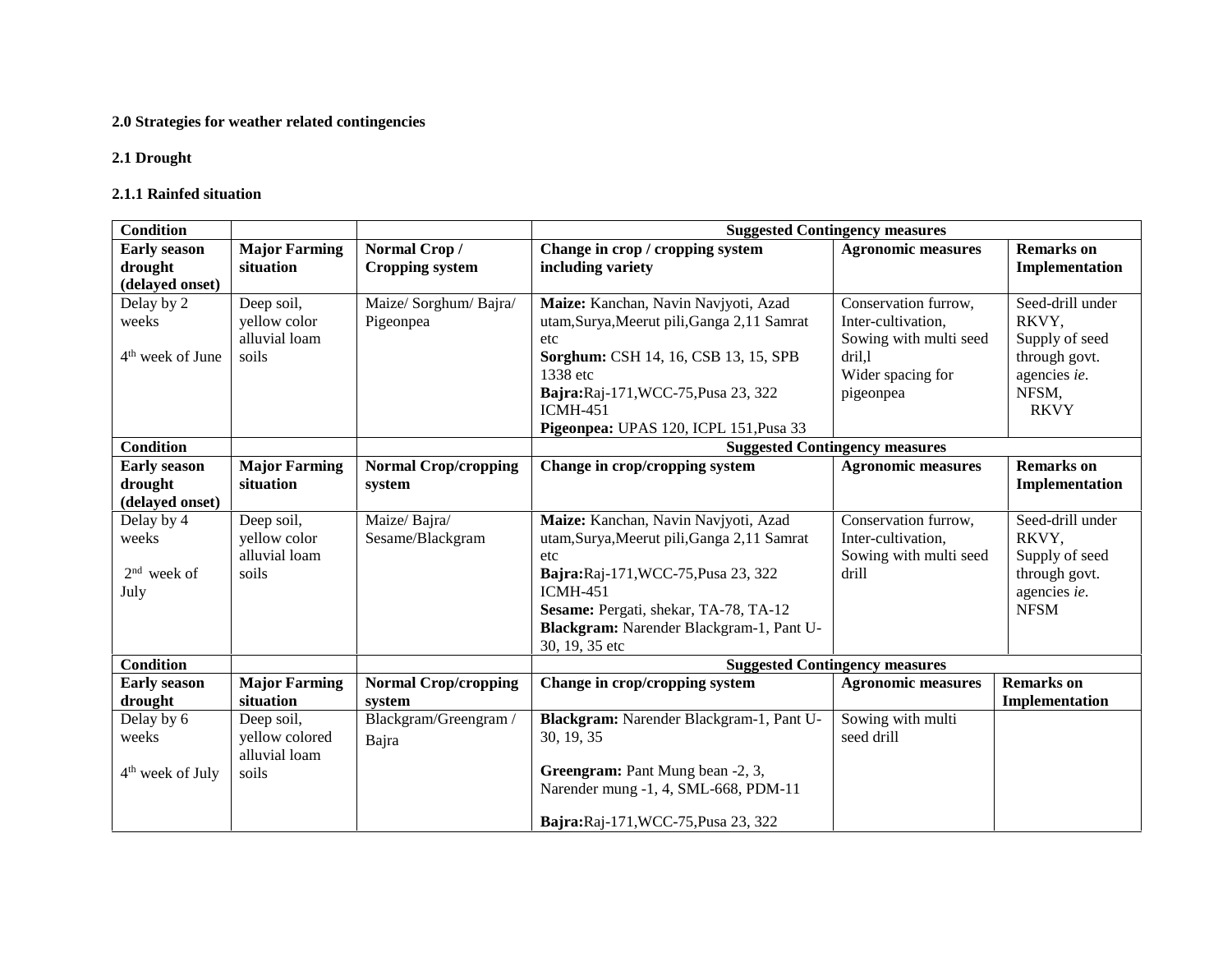|                     |                      |                             | $ICMH-451$                             |                                       |                           |
|---------------------|----------------------|-----------------------------|----------------------------------------|---------------------------------------|---------------------------|
| <b>Condition</b>    |                      |                             |                                        | <b>Suggested Contingency measures</b> |                           |
| <b>Early season</b> | <b>Major Farming</b> | <b>Normal Crop/cropping</b> | Change in crop/cropping system         | <b>Agronomic measures</b>             | <b>Remarks</b> on         |
| drought             | situation            | system                      |                                        |                                       | Implementation            |
| Delay by 8          | Deep soil,           | Toria                       | Toria: P.T.-30, 507, 303, Bhawani, T-9 | Conservation furrow,                  | Seed-drill under          |
| weeks               | vellow colored       |                             |                                        | Inter-cultivation,                    | RKVY,                     |
|                     | alluvial loam        |                             |                                        | Sowing with multi seed                | Supply of seed            |
| $2nd$ week of       | soils                |                             |                                        | drill                                 | through govt.             |
| August              |                      |                             |                                        |                                       | agencies <i>ie</i> . NFSM |
|                     |                      |                             |                                        |                                       |                           |

| <b>Condition</b>                                                                                            |                                             |                                             |                                                                                                                                            | <b>Suggested Contingency measures</b>                                              |                                                                                                                                                 |
|-------------------------------------------------------------------------------------------------------------|---------------------------------------------|---------------------------------------------|--------------------------------------------------------------------------------------------------------------------------------------------|------------------------------------------------------------------------------------|-------------------------------------------------------------------------------------------------------------------------------------------------|
| Early season<br>drought<br>(Normal)<br>onset)                                                               | Major<br><b>Farming</b><br>situation        | Normal Crop/<br><b>Cropping system</b>      | Crop management                                                                                                                            | Soil nutrient & moisture<br>conservation measures                                  | <b>Remarks on Implementation</b>                                                                                                                |
| Normal onset<br>followed by<br>15-20 days dry<br>spell after<br>sowing leading<br>to poor<br>germination/cr | Irrigated<br>upland                         | Rice/ Sugarcane/ Maize/<br>Sorghum (Fodder) | 1. Thining, weeding and gap<br>filling in existing crop.<br>2. Re sowing<br>3. Selection/nursery sowing<br>of short duration rice cultivar | Inter cultivation,<br>Conservation furrow,<br>Thinning and<br>weeding,<br>Mulching | Supply of inter cultural<br>implements through RKVY,<br>Farm ponds through IWSM<br>programme,<br>Pulse crop seeds supply through<br><b>NFSM</b> |
| op stand etc.                                                                                               | Irrigated<br>lowland                        | Rice/Sugarcane/<br>Sorghum (Fodder)         |                                                                                                                                            |                                                                                    |                                                                                                                                                 |
|                                                                                                             | Un irrigated<br>upland                      | Maize/Sorghum/<br>Pigeonpea                 |                                                                                                                                            |                                                                                    |                                                                                                                                                 |
|                                                                                                             | Un irrigated<br>lowland                     | Blackgram/Greengram                         |                                                                                                                                            |                                                                                    |                                                                                                                                                 |
| <b>Condition</b>                                                                                            |                                             |                                             |                                                                                                                                            | <b>Suggested Contingency measures</b>                                              |                                                                                                                                                 |
| Mid season<br>drought (long<br>dry spell,<br>consecutive 2                                                  | <b>Major</b><br><b>Farming</b><br>situation | <b>Normal Crop/cropping</b><br>system       | Crop management                                                                                                                            | Soil nutrient & moisture<br>conservation measures                                  | <b>Remarks on Implementation</b>                                                                                                                |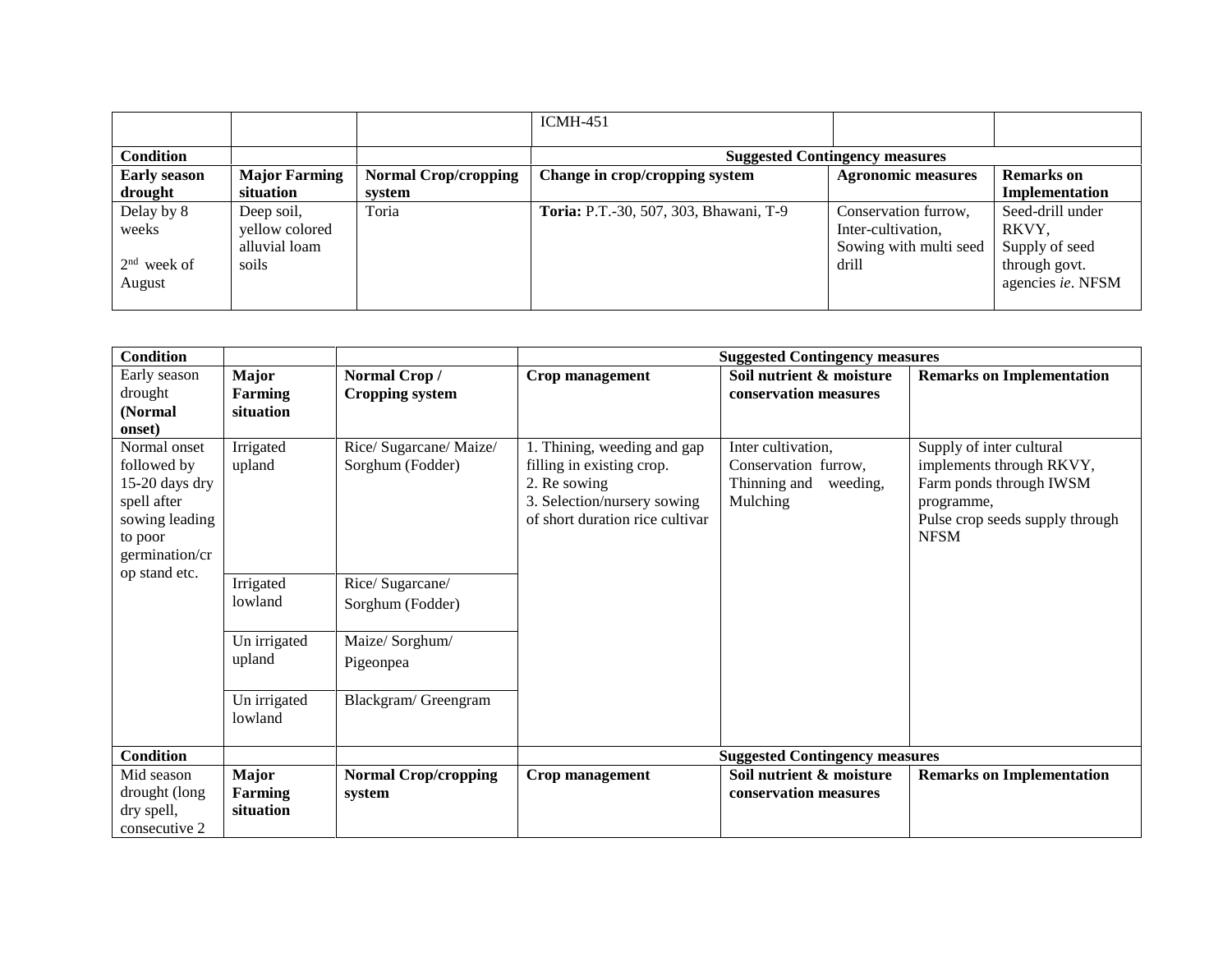| weeks rainless<br>$(>2.5$ mm)<br>period) |                         |                                             |                                                                                                                                            |                                                                                    |                                                                                                                                                                                                     |
|------------------------------------------|-------------------------|---------------------------------------------|--------------------------------------------------------------------------------------------------------------------------------------------|------------------------------------------------------------------------------------|-----------------------------------------------------------------------------------------------------------------------------------------------------------------------------------------------------|
| At vegetative<br>stage                   | Irrigated<br>upland     | Rice/ Sugarcane/ Maize/<br>Sorghum (Fodder) | Thinning, weeding and gap<br>filling in existing crop,<br>Re sowing,<br>Postponement of top dressing<br>of Urea,<br>Life saving irrigation | Inter cultivation,<br>Conservation furrow,<br>Thinning and<br>weeding,<br>Mulching | Supply of inter cultural<br>implements through RKVY,<br>Farm ponds through IWSM<br>programme,<br>Pulse crop seeds supply through<br>NFSM,<br>Micro/drip/sprinkler irrigation<br>under govt. schemes |
|                                          | Irrigated<br>lowland    | Rice/Sugarcane/<br>Sorghum (Fodder)         |                                                                                                                                            |                                                                                    |                                                                                                                                                                                                     |
|                                          | Un irrigated<br>upland  | Maize/Sorghum/<br>Pigeonpea                 |                                                                                                                                            |                                                                                    |                                                                                                                                                                                                     |
|                                          | Un irrigated<br>lowland | Maize/ Sorghum/ Bajra/<br>Til/Pigeonpea     |                                                                                                                                            |                                                                                    |                                                                                                                                                                                                     |

| Condition                                 |                               |                                             |                                                                                                               | <b>Suggested Contingency measures</b>                                    |                                         |
|-------------------------------------------|-------------------------------|---------------------------------------------|---------------------------------------------------------------------------------------------------------------|--------------------------------------------------------------------------|-----------------------------------------|
| Mid season<br>drought (long<br>dry spell) | Major<br>Farming<br>situation | <b>Normal Crop/cropping system</b>          | Crop management                                                                                               | Soil nutrient $\&$<br>moisture conservation<br>measures                  | <b>Remarks</b> on<br>Implementation     |
| At flowering/<br>fruiting stage           | Irrigated<br>upland           | Rice/ Sugarcane/ Maize/ Sorghum<br>(Fodder) | Thining, weeding and gap filling<br>in existing crop,<br>Life saving irrigation,<br>Weeding and weed mulching | Conservation furrow,<br>Thinning and weeding,<br>Mulching,<br>Urea spray | Farm ponds<br>through IWSM<br>programme |
|                                           | Irrigated<br>lowland          | Rice/Sugarcane/Sorghum<br>(Fodder)          |                                                                                                               |                                                                          |                                         |
|                                           | Un irrigated<br>upland        | Maize/ Sorghum/ Pigeonpea                   |                                                                                                               |                                                                          |                                         |
|                                           | Un irrigated<br>lowland       | Bajra/Til                                   |                                                                                                               |                                                                          |                                         |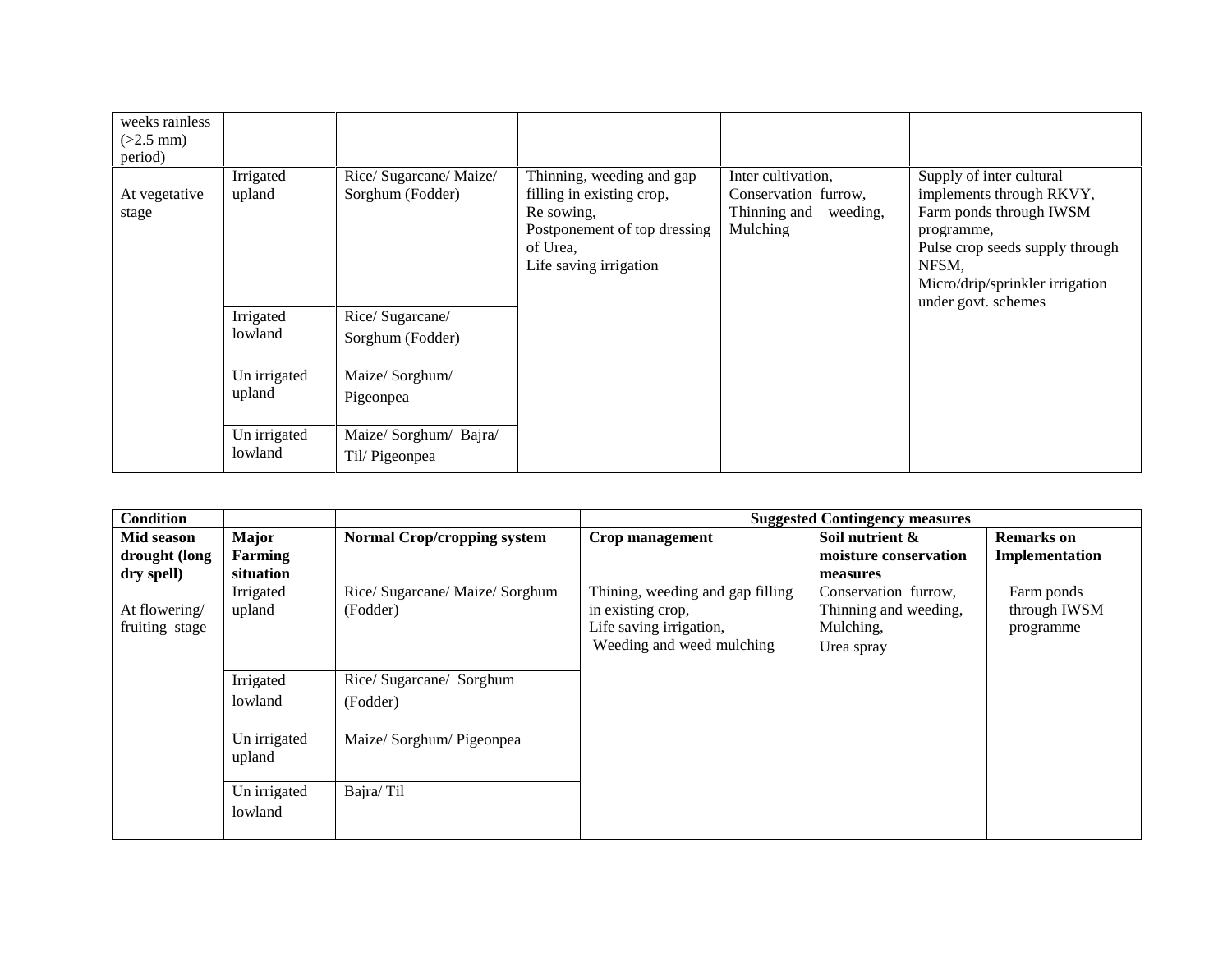| <b>Condition</b>                                           |                                             | <b>Suggested Contingency measures</b>                                               |                                                                                                                                 |                                                           |                                                                                                       |  |
|------------------------------------------------------------|---------------------------------------------|-------------------------------------------------------------------------------------|---------------------------------------------------------------------------------------------------------------------------------|-----------------------------------------------------------|-------------------------------------------------------------------------------------------------------|--|
|                                                            | <b>Major</b><br><b>Farming</b><br>situation | <b>Normal Crop/cropping system</b>                                                  | Crop management                                                                                                                 | Rabi crop<br>planning                                     | <b>Remarks</b> on<br>Implementation                                                                   |  |
| Terminal<br>drought<br>(Early<br>withdrawal of<br>monsoon) | Irrigated<br>upland<br>Irrigated<br>lowland | Rice/ Sugarcane/ Maize/ Sorghum<br>(Fodder)<br>Rice/ Sugarcane/ Sorghum<br>(Fodder) | Life saving irrigation,<br>Picking/harvesting of pods/ear,<br>Harvest at physiological maturity<br>stage,<br>Harvest for fodder | Toria/mustard,<br>Potato.<br>Pea/Chickpea,<br>Barseem/oat | Farm ponds through<br>IWSM programme,<br>Supply of seed through<br>ISOPM.<br>Harvesting and threshing |  |
|                                                            | Un irrigated<br>upland                      | Maize/ Sorghum/ Pigeonpea                                                           |                                                                                                                                 |                                                           | implements through<br>RKVY.<br>Supply of land lazer labeler<br>through CLDP or RKVY                   |  |
|                                                            | Un irrigated<br>lowland                     | Pigeonpea/ Bajra/ Til                                                               |                                                                                                                                 |                                                           |                                                                                                       |  |

# **1.1.2. Drought -Irrigated situation**

| <b>Condition</b>                                                   |                                      |                                         |                                                                                                                                                                                                       | <b>Suggested Contingency measures</b>                                                                                                                                                     |                                                                                                                                     |
|--------------------------------------------------------------------|--------------------------------------|-----------------------------------------|-------------------------------------------------------------------------------------------------------------------------------------------------------------------------------------------------------|-------------------------------------------------------------------------------------------------------------------------------------------------------------------------------------------|-------------------------------------------------------------------------------------------------------------------------------------|
|                                                                    | <b>Major</b><br>Farming<br>situation | Normal Crop/cropping<br>system          | Change in crop/cropping system                                                                                                                                                                        | <b>Agronomic measures</b>                                                                                                                                                                 | <b>Remarks</b> on<br>Implementation                                                                                                 |
| Delayed<br>release of<br>water in canals<br>due to low<br>rainfall | Upland sandy<br>loam soils           | Rice (Basmati)-Wheat                    | Replace rice with maize or aerobic rice<br>Use short duration varieties e.g.<br>Rice: PS 4, 5, PB 1, PRH 10<br>Maize: Kanchan, Sweta, Navin, Surya<br>Bajra: WCC-75, Raj-171, Pusa-23,<br>Pusa- $322$ | Light irrigation with tube<br>well water.<br>Follow alternate wetting and<br>drying schedule of irrigation<br>in rice.<br>Alternate Furrow irrigation,<br>Mulching in sugarcane/<br>maize | Seed through<br><b>KSSC and NFSM</b><br>Adequate supply of<br>electricity/<br>diesel should be<br>ensured by the Govt.<br>agencies. |
|                                                                    |                                      | Sorghum (Fodder)/Maize-<br>Potato/Wheat | Bajra/Greengram/Blackgram - Potato/<br>Wheat                                                                                                                                                          |                                                                                                                                                                                           |                                                                                                                                     |
|                                                                    |                                      | Sugarcane +cucurbits -<br>Ratoon-Wheat  | No change                                                                                                                                                                                             |                                                                                                                                                                                           |                                                                                                                                     |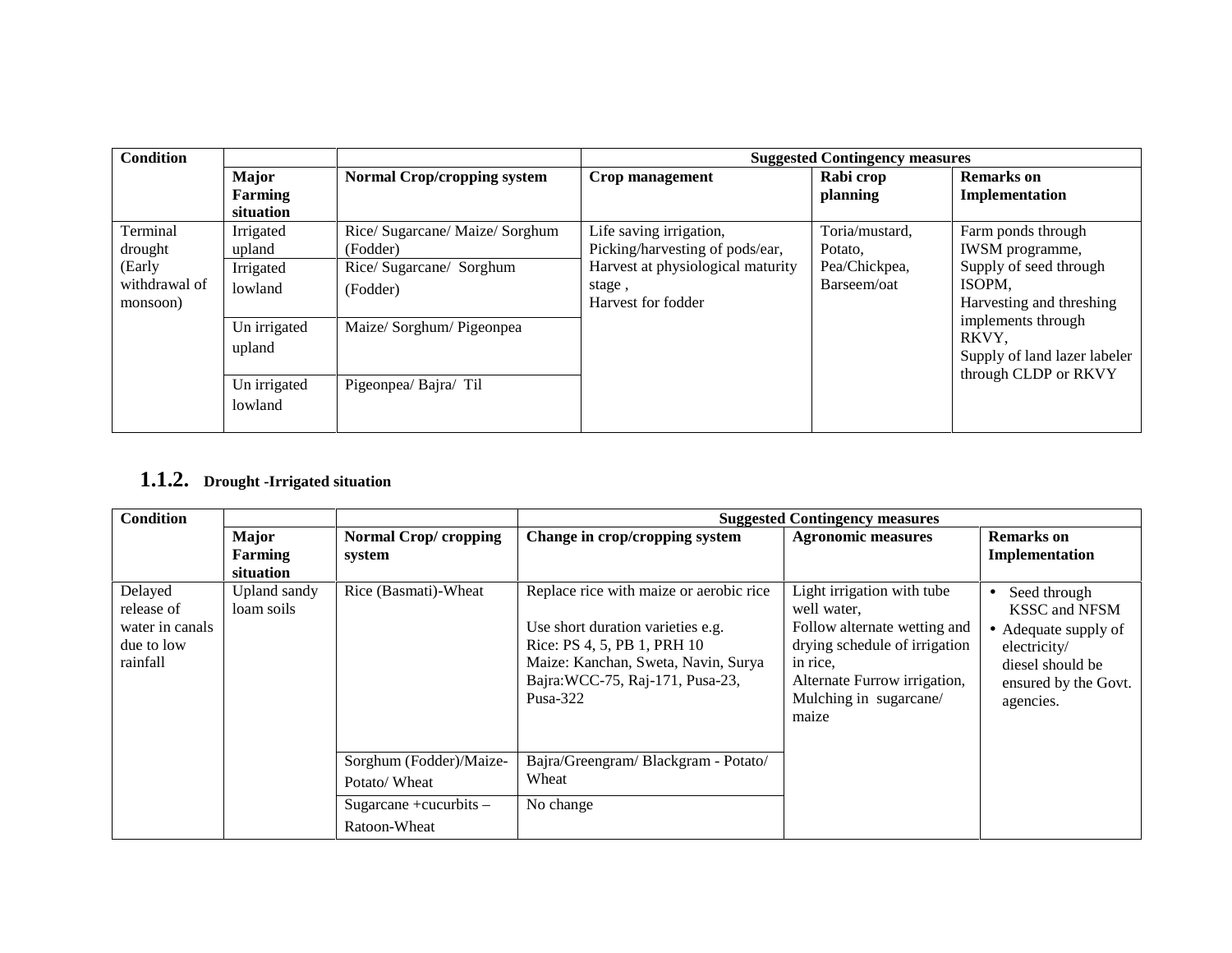| <b>Condition</b>                            |                                             |                                         | <b>Suggested Contingency measures</b>                                                    |                                                                                                                                                              |                                            |  |
|---------------------------------------------|---------------------------------------------|-----------------------------------------|------------------------------------------------------------------------------------------|--------------------------------------------------------------------------------------------------------------------------------------------------------------|--------------------------------------------|--|
| <b>Condition</b>                            | <b>Major</b><br><b>Farming</b><br>situation | <b>Normal Crop/cropping</b><br>system   | Change in crop/cropping system                                                           | <b>Agronomic measures</b>                                                                                                                                    | <b>Remarks</b> on<br>Implementation        |  |
|                                             | Lowland clay<br>loam soils                  | Rice-wheat                              | Basmati rice - Wheat<br>Use short duration varieties e.g.<br>Rice: PS 4, 5, PB 1, PRH 10 | Light irrigation with tube<br>well water,<br>Follow alternate wetting and                                                                                    |                                            |  |
|                                             |                                             | Sorghum fodder-Wheat                    | Bajra-Wheat<br>Bajra: WCC-75, Raj-171, Pusa-23,<br>Pusa-322                              | drying schedule of irrigation<br>in rice.<br>Alternate Furrow irrigation,                                                                                    |                                            |  |
|                                             |                                             | Sugarcane-Ratoon-Wheat                  | No change                                                                                | Mulching in sugarcane                                                                                                                                        |                                            |  |
|                                             | <b>Suggested Contingency measures</b>       |                                         |                                                                                          |                                                                                                                                                              |                                            |  |
|                                             | <b>Major</b><br>Farming<br>situation        | <b>Normal Crop/cropping</b><br>system   | Change in crop/cropping system                                                           | <b>Agronomic measures</b>                                                                                                                                    | <b>Remarks</b> on<br>Implementation        |  |
| Limited                                     | <b>Upland</b> sandy                         | Rice (Basmati)-Wheat                    | No change                                                                                | Follow alternate wetting and<br>drying schedule of irrigation<br>in rice.<br>Alternate Furrow irrigation,<br>by the Govt.<br>Mulching in sugarcane/<br>maize | Adequate supply                            |  |
| release of<br>water in canals<br>due to low | loam soils                                  | Sorghum (Fodder)/Maize-<br>Potato/Wheat | No change                                                                                |                                                                                                                                                              | of electricity/diesel<br>should be ensured |  |
| rainfall                                    |                                             | Sugarcane +cucurbits -<br>Ratoon-Wheat  | No change                                                                                |                                                                                                                                                              | agencies.<br>• Supply of inter             |  |
|                                             | Lowland clay                                | Rice-wheat                              | No change                                                                                | Follow alternate wetting and                                                                                                                                 | cultural implements                        |  |
|                                             | loam soils                                  | Sorghum Fodder-Wheat                    | No change                                                                                | drying schedule of irrigation                                                                                                                                | through RKV                                |  |
|                                             |                                             | Sugarcane-Ratoon-Wheat                  | No change                                                                                | in rice.<br>Alternate Furrow irrigation,<br>Mulching in sugarcane/<br>maize                                                                                  | $\bullet$                                  |  |

| <b>Condition</b>                                     |                                    |                                          | <b>Suggested Contingency measures</b> |                                                                                                          |                                                |  |
|------------------------------------------------------|------------------------------------|------------------------------------------|---------------------------------------|----------------------------------------------------------------------------------------------------------|------------------------------------------------|--|
|                                                      | <b>Major Farming</b><br>situation  | <b>Normal</b><br>Crop/cropping<br>system | Change in crop/cropping system        | <b>Agronomic</b><br>measures                                                                             | <b>Remarks</b> on<br>Implementation            |  |
| Non release of                                       |                                    | Basmati rice                             | Maize/Aerobic Rice                    | Limited irrigation,<br>Alternate<br>furrow<br>irrigation,<br>Drip irrigation,<br>Mulching<br><b>RKVY</b> | Seed through KSSC<br>and NFSM                  |  |
| water in canals                                      | Upland tube well                   | Sorghum/Maize                            | Bajra /Pigeonpea/Blackgram            |                                                                                                          |                                                |  |
| under delayed<br>onset of<br>monsoon in<br>catchment | irrigated canal sandy<br>loam soil | Sugarcane +cucurbits                     | Sugarcane                             |                                                                                                          | Supply of inter cultural<br>implements through |  |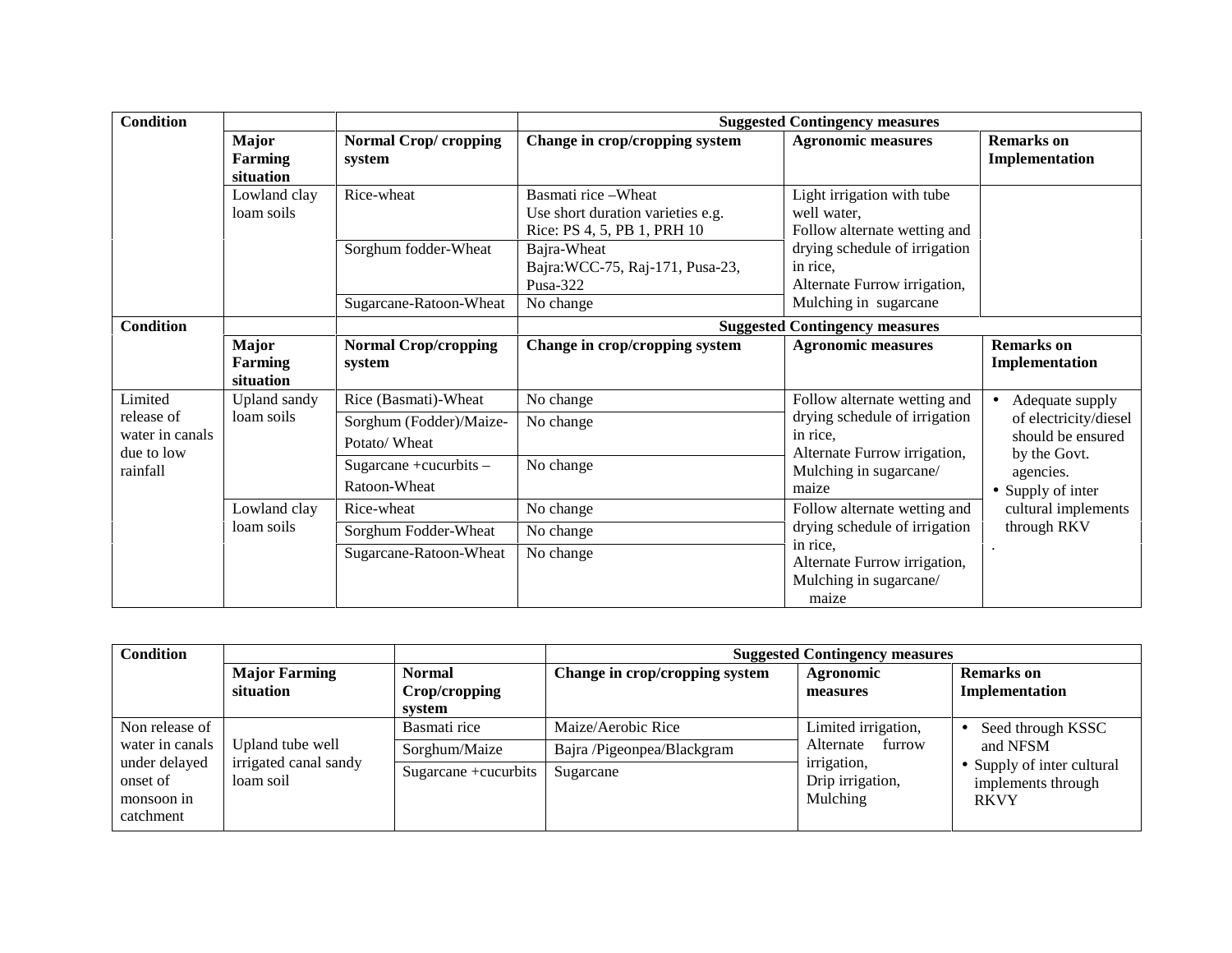| <b>Condition</b> |                                   |                                |                                | <b>Suggested Contingency measures</b>     |                                     |
|------------------|-----------------------------------|--------------------------------|--------------------------------|-------------------------------------------|-------------------------------------|
|                  | <b>Major Farming</b><br>situation | <b>Normal</b><br>Crop/cropping | Change in crop/cropping system | Agronomic<br>measures                     | <b>Remarks</b> on<br>Implementation |
|                  |                                   | system                         |                                |                                           |                                     |
|                  | Lowland tube well                 | Rice                           | Bajra/Blackgram/Greengram      | Limited irrigation                        |                                     |
|                  | irrigated canal clay              | Sorghum Fodder                 | Bajra/Sorghum Fodder           | Alternate<br>furrow                       |                                     |
|                  | loam soil                         | Sugarcane $+$<br>cucurbits     | Sugarcane                      | irrigation<br>Drip irrigation<br>Mulching |                                     |

| <b>Condition</b> |                                   |                                       | <b>Suggested Contingency measures</b> |                           |                                     |  |
|------------------|-----------------------------------|---------------------------------------|---------------------------------------|---------------------------|-------------------------------------|--|
|                  | <b>Major Farming</b><br>situation | <b>Normal Crop/cropping</b><br>system | Change in crop/cropping<br>system     | <b>Agronomic measures</b> | <b>Remarks</b> on<br>Implementation |  |
| Lack of          |                                   |                                       |                                       |                           |                                     |  |
| inflows into     |                                   |                                       | Not Applicable                        |                           |                                     |  |
| tanks due to     |                                   |                                       |                                       |                           |                                     |  |
| insufficient     |                                   |                                       |                                       |                           |                                     |  |
| /delayed onset   |                                   |                                       |                                       |                           |                                     |  |
| of monsoon       |                                   |                                       |                                       |                           |                                     |  |
|                  |                                   |                                       |                                       |                           |                                     |  |

| <b>Condition</b> |                       |                             | <b>Suggested Contingency measures</b> |                              |                          |  |
|------------------|-----------------------|-----------------------------|---------------------------------------|------------------------------|--------------------------|--|
|                  | <b>Major Farming</b>  | <b>Normal Crop/cropping</b> | Change in crop/cropping               | <b>Agronomic measures</b>    | <b>Remarks</b> on        |  |
|                  | situation             | system                      | system                                |                              | Implementation           |  |
| Insufficient     | Upland tube well      | Basmati rice                | Maize/Aerobic Rice                    | Limited irrigation           | Seed through KSSC and    |  |
| groundwater      | irrigated canal sandy |                             | /Vegetables (Tomato,                  | Alternate<br>furrow          | NFSM.                    |  |
| recharge due     | loam soil             |                             | Brinjal, cucrbits etc)                | irrigation                   | Harvesting and threshing |  |
| to low rainfall  |                       | Sorghum/Maize               | Bajra                                 | Drip irrigation              | implements through       |  |
|                  |                       |                             | /Pigeonpea/Blackgram                  | Mulching                     | <b>RKVY</b>              |  |
|                  |                       | Sugarcane +cucurbits        | Sugarcane                             |                              |                          |  |
|                  | Lowland tube well     | Rice                        | Bajra/Blackgram/Greengra              | Limited irrigation,          |                          |  |
|                  | irrigated canal clay  |                             | m                                     | Alternate<br>furrow          |                          |  |
|                  | loam soil             | Sorghum Fodder              | Bajra/Sorghum Fodder                  | irrigation,                  |                          |  |
|                  |                       | $Sugarcane + cucurbits$     | Sugarcane                             | Drip irrigation,<br>Mulching |                          |  |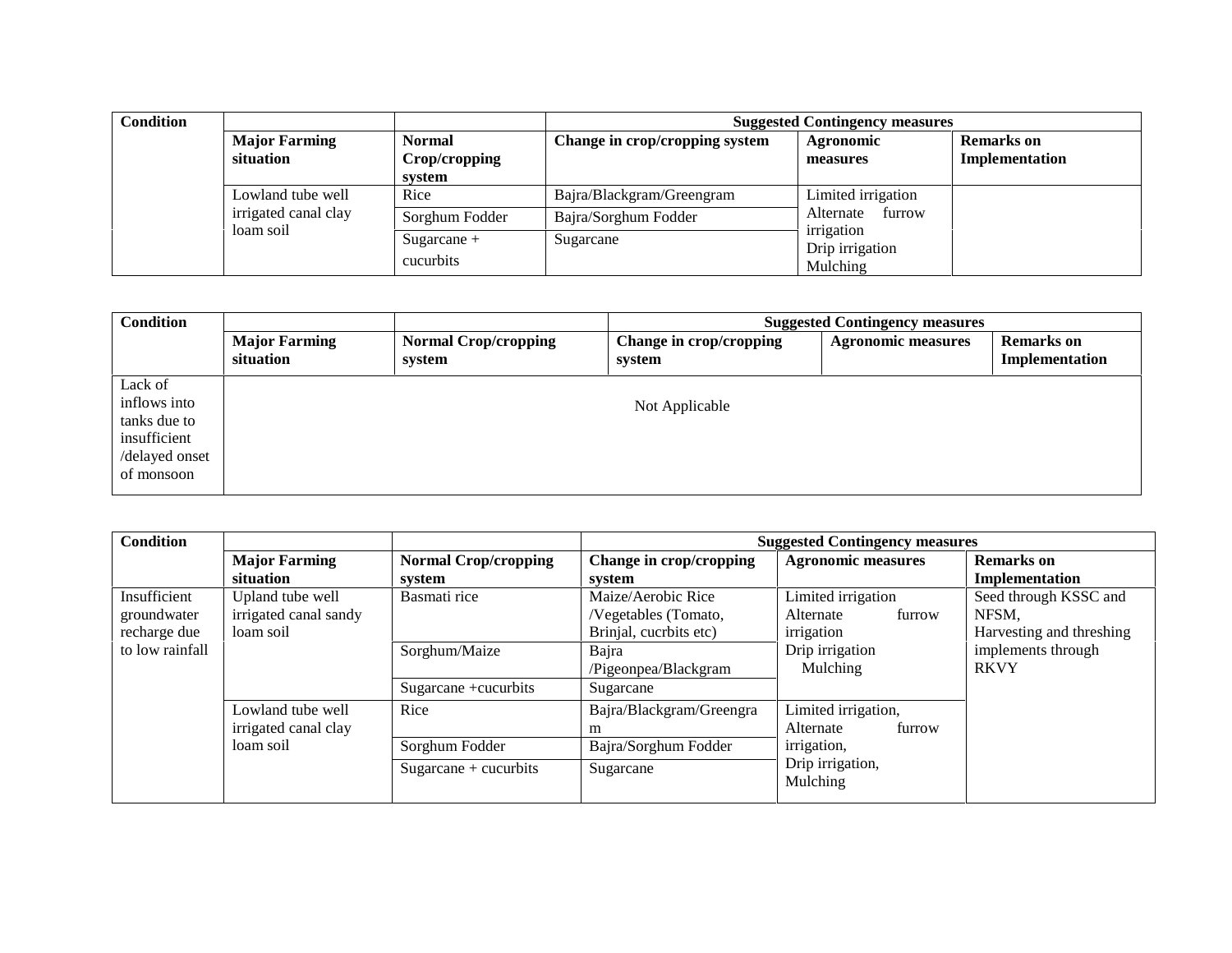**2.2 Unusual rains (untimely, unseasonal etc)** (for both rainfed and irrigated situations)

| <b>Condition</b>                                                        | <b>Suggested contingency measure</b> |                        |                                                                                                             |                                                                                                                                 |  |  |  |
|-------------------------------------------------------------------------|--------------------------------------|------------------------|-------------------------------------------------------------------------------------------------------------|---------------------------------------------------------------------------------------------------------------------------------|--|--|--|
| Continuous high rainfall in a<br>short span leading to water<br>logging | <b>Vegetative stage</b>              | <b>Flowering stage</b> | Crop maturity stage                                                                                         | Post harvest                                                                                                                    |  |  |  |
| Maize + Blackgram /<br>Greengram /cucurbits                             | Provide drainage                     | Provide drainage       | Drain out excess water,<br>Harvesting at physiological<br>maturity stage                                    | Shift to safer place $\&$<br>dispose of produce as<br>early as possible                                                         |  |  |  |
| Sugarcane                                                               | Provide drainage                     | Provide drainage       | Drain out excess water and<br>harvest the lodged crop as early<br>as possible                               | Supply to sugar mills<br>/crusher as early as<br>possible or shift to safer<br>place and cover the cane<br>with trash materials |  |  |  |
| <b>Blackgram or Greengram</b>                                           | Provide drainage                     | Provide drainage       | Drain out excess water,<br>Harvesting at physiological<br>maturity stage.                                   | Safe storage against<br>storage pest and disease                                                                                |  |  |  |
| Horticulture                                                            |                                      |                        |                                                                                                             |                                                                                                                                 |  |  |  |
| Okra                                                                    | Provide drainage                     | Provide drainage       | Picking of vegetables at<br>physiological maturity stage                                                    | Shift to safer place $\&$<br>dispose of produce as<br>early as possible                                                         |  |  |  |
| Cucurbits                                                               | Provide drainage                     | Provide drainage       | Drain out excess water &<br>Harvesting at physiological<br>maturity stage and picking of<br>cucurbits crop. | Shift to safer place &<br>dispose of produce as<br>early as possible                                                            |  |  |  |
| <b>Brinjal</b>                                                          | Provide drainage                     | Provide drainage       | Picking at physiological maturity<br>stage                                                                  | Shift to safer place $\&$<br>dispose of produce as<br>early as possible                                                         |  |  |  |
| Tomato                                                                  | Provide drainage                     | Provide drainage       | Picking at physiological maturity<br>stage                                                                  | Shift to safer place &<br>dispose of produce as<br>early as possible                                                            |  |  |  |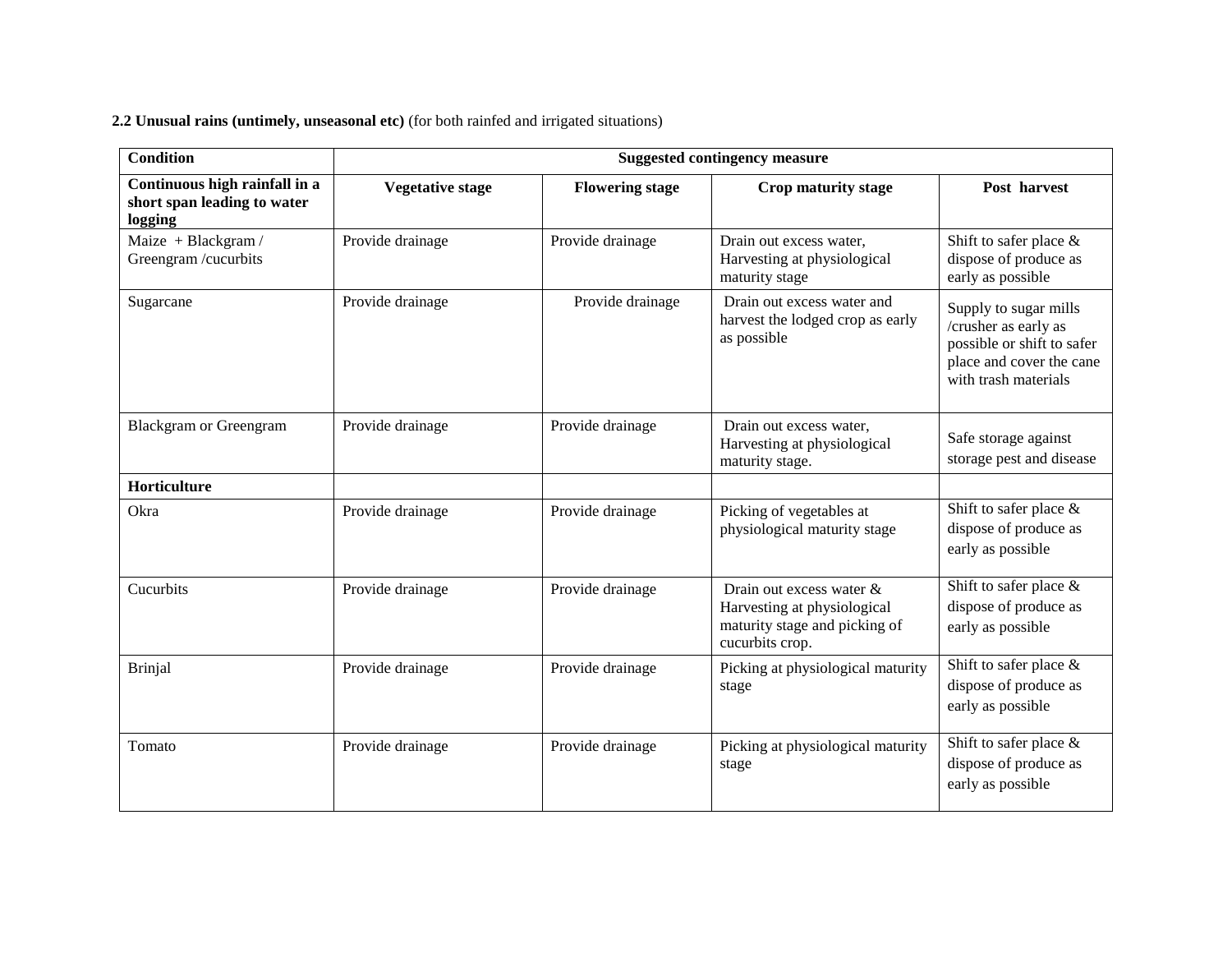| Mango                                                                | $\sim$                                    |                                      | Spray of 2% urea + Carbendazim<br>0.02% solution                              | $\overline{\phantom{a}}$                                                                                                        |
|----------------------------------------------------------------------|-------------------------------------------|--------------------------------------|-------------------------------------------------------------------------------|---------------------------------------------------------------------------------------------------------------------------------|
| Guava                                                                | $\blacksquare$                            |                                      | Spray of $2\%$ urea + Carbendazim<br>0.02% solution                           |                                                                                                                                 |
| Heavy rainfall with high<br>speed winds in a short span <sup>2</sup> |                                           |                                      |                                                                               |                                                                                                                                 |
| Sugarcane                                                            | Earthing up<br>Tying                      |                                      | Drain out excess water and<br>harvest the lodged crop as early<br>as possible | Supply to sugar mills<br>/crusher as early as<br>possible or shift to safer<br>place and cover the cane<br>with trash materials |
| Maize/Sorghum                                                        | Provide drainage                          | Provide drainage,<br>Use wind breaks | Drain out excess water,<br>Harvesting at physiological<br>maturity stage      | Shift to safer place $\&$<br>dispose of produce as<br>early as possible                                                         |
| Blackgram/Greengram                                                  | Provide drainage                          | Provide drainage,<br>Use wind breaks | Drain out excess water,<br>Harvesting at physiological<br>maturity stage      | Shift to safer place &<br>dispose of produce as<br>early as possible                                                            |
| Rice basmati                                                         | Provide drainage                          | Provide drainage                     | Drain out excess water,<br>Harvesting at physiological<br>maturity stage      | Shift to safer place $\&$<br>dispose of produce as<br>early as possible                                                         |
| Pigeonpea                                                            | Provide drainage,<br>Sowing on raised bed | Provide drainage                     | Drain out excess water,<br>Harvesting at physiological<br>maturity stage      | Shift to safer place &<br>dispose of produce as<br>early as possible                                                            |
| Horticulture                                                         |                                           |                                      |                                                                               |                                                                                                                                 |
| Okra                                                                 | Provide drainage,<br>Sowing on raised bed | Provide drainage                     | Drain out excess water<br>,Harvesting at physiological<br>maturity stage      | Shift to safer place $\&$<br>dispose of produce as<br>early as possible                                                         |
| <b>Brinjal</b>                                                       | Provide drainage,                         | Provide drainage                     | Drain out excess water                                                        | Shift to safer place &                                                                                                          |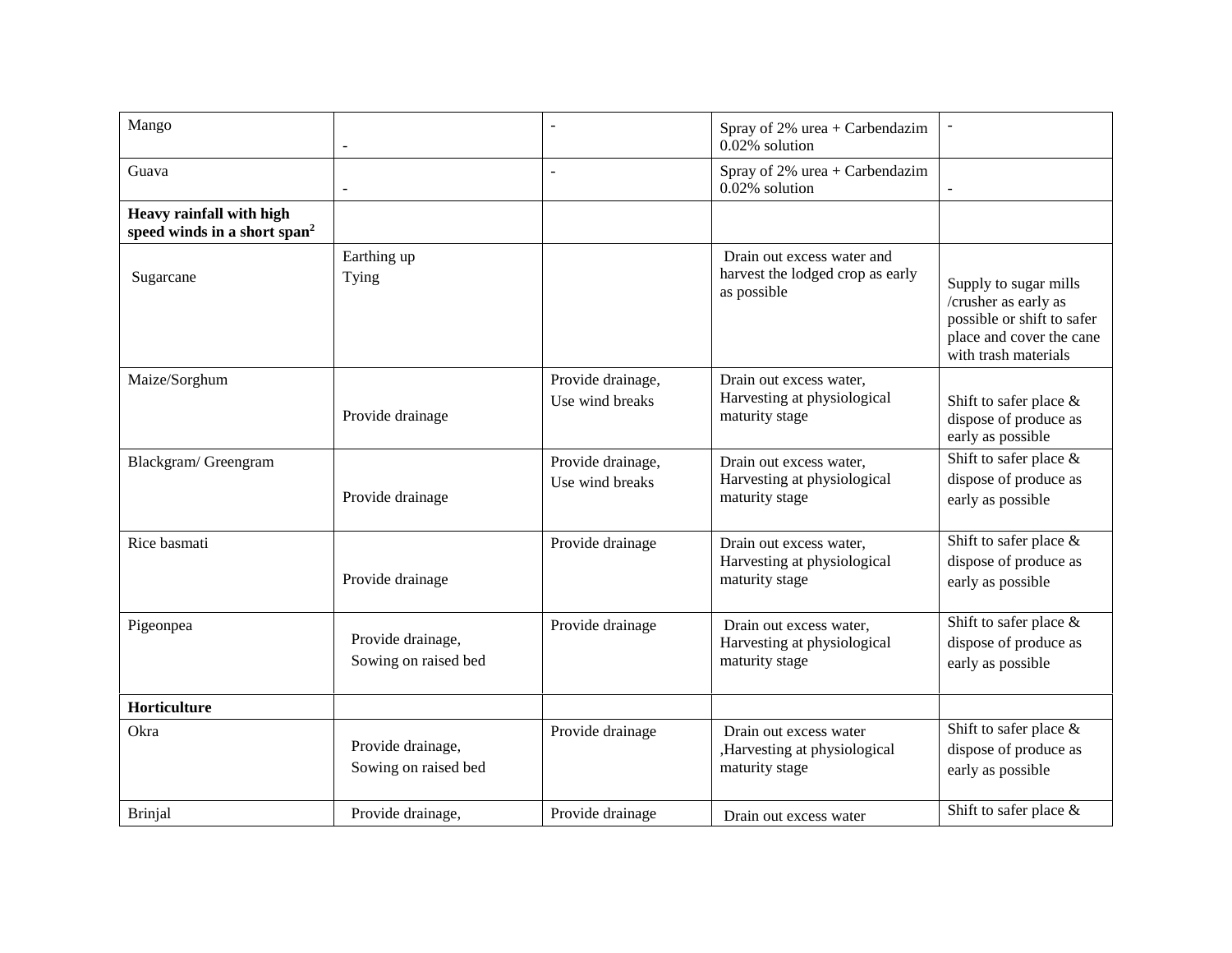|                                                                     | Sowing on raised bed                                       |                                                   | ,Harvesting at physiological<br>maturity stage                                        | dispose of produce as<br>early as possible                              |
|---------------------------------------------------------------------|------------------------------------------------------------|---------------------------------------------------|---------------------------------------------------------------------------------------|-------------------------------------------------------------------------|
| Tomato                                                              | Provide drainage,<br>Sowing on raised bed,<br>Stacking     | Provide drainage,<br>Use wind breaks,<br>Stacking | Drain out excess water,<br>Harvesting at physiological<br>maturity stage,<br>Stacking | Shift to safer place $\&$<br>dispose of produce as<br>early as possible |
| Cauliflower                                                         | Provide drainage,<br>Sowing on raised bed                  | Provide drainage                                  | Drain out excess water,<br>Harvesting at physiological<br>maturity stage              | Shift to safer place &<br>dispose of produce as<br>early as possible    |
| Cucurbits                                                           | Provide drainage,<br>Sowing on raised bed                  | Provide drainage                                  | Drain out excess water,<br>Harvesting at physiological<br>maturity stage              | Shift to safer place $\&$<br>dispose of produce as<br>early as possible |
| Mango                                                               | Use Wind breaks                                            | Use of NAA spray                                  | Use of NAA spray                                                                      |                                                                         |
| Guava                                                               | Use Wind breaks                                            | Use of NAA spray                                  | Use of NAA spray                                                                      |                                                                         |
| <b>Outbreak of pests and</b><br>diseases due to unseasonal<br>rains |                                                            |                                                   |                                                                                       |                                                                         |
| Rice basmati                                                        |                                                            | Need based plant                                  |                                                                                       | Shift to safer place $\&$                                               |
| Sugarcane                                                           | Need based plant protection                                | protection IPDM for<br>Rice/pluses                | Do not use strong pesticide at<br>maturity stage                                      | dispose of produce as                                                   |
| Sorghum fodder                                                      | <b>IPDM</b> for Rice/pluses                                |                                                   |                                                                                       | early as possible                                                       |
| Blackgram/ Greengram                                                |                                                            |                                                   |                                                                                       |                                                                         |
| Pigeonpea                                                           |                                                            |                                                   |                                                                                       |                                                                         |
| Horticulture                                                        |                                                            |                                                   |                                                                                       |                                                                         |
| Okra                                                                |                                                            | Need based plant                                  | Do not use strong pesticide at                                                        | Shift to safer place &                                                  |
| <b>Brinjal</b>                                                      | Need based plant protection<br><b>IPDM</b> for Rice/pluses | protection IPDM for<br>Rice/pluses                | maturity stage                                                                        | dispose of produce as                                                   |
| Tomato                                                              |                                                            |                                                   |                                                                                       | early as possible                                                       |
| Cucurbits                                                           |                                                            |                                                   |                                                                                       |                                                                         |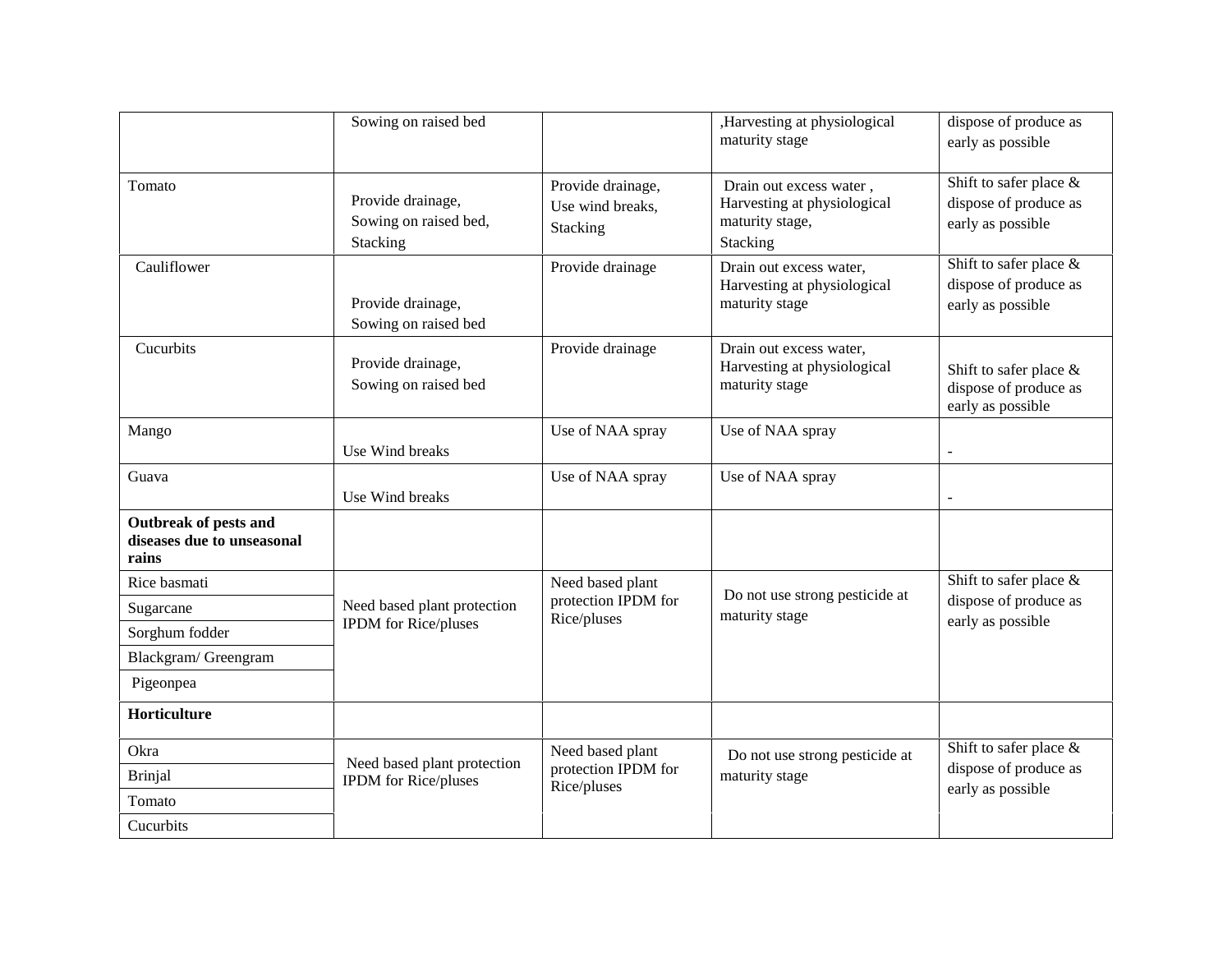#### **2.3 Floods**

| <b>Condition</b>                                            |                                                                                        | <b>Suggested contingency measure</b> |                           |                                                                   |  |  |
|-------------------------------------------------------------|----------------------------------------------------------------------------------------|--------------------------------------|---------------------------|-------------------------------------------------------------------|--|--|
| Transient water logging/<br>partial inundation <sup>1</sup> | Seedling / nursery stage                                                               | <b>Vegetative stage</b>              | <b>Reproductive stage</b> | At harvest                                                        |  |  |
| Rice (basmati)                                              | • Re sowing of nursery<br>• Direct sowing of rice<br>• Sowing of nursery on raised bed | • Provide drainage                   | • Provide drainage        | Shift to safer place & dispose of<br>produce as early as possible |  |  |
| Sugarcane                                                   | Direct sowing<br>$\bullet$                                                             | • Provide drainage                   | • Provide drainage        | Shift to safer place & dispose of<br>produce as early as possible |  |  |
| Sorghum fodder                                              | • Direct sowing                                                                        | • Provide drainage                   | • Provide drainage        | Shift to safer place & dispose of<br>produce as early as possible |  |  |
| Blackgram/ Greengram                                        | Direct sowing<br>$\bullet$                                                             | • Provide drainage                   | • Provide drainage        | Shift to safer place & dispose of<br>produce as early as possible |  |  |
| Pigeonpea                                                   | Direct sowing<br>$\bullet$                                                             | • Provide drainage                   | • Provide drainage        | Shift to safer place & dispose of<br>produce as early as possible |  |  |
| Horticulture                                                |                                                                                        |                                      |                           |                                                                   |  |  |
| Okra                                                        | • Re sowing of nursery<br>• Sowing of nursery on raised bed<br>• Re transplanting      | • Provide drainage                   | • Provide drainage        | Shift to safer place & dispose of<br>produce as early as possible |  |  |
| <b>Brinjal</b>                                              | • Re sowing of nursery<br>• Sowing of nursery on raised bed<br>• Re transplanting      | • Provide drainage                   | • Provide drainage        | Shift to safer place & dispose of<br>produce as early as possible |  |  |
| Tomato                                                      | • Re sowing of nursery<br>• Sowing of nursery on raised bed<br>• Re transplanting      | · Provide drainage                   | • Provide drainage        | Shift to safer place & dispose of<br>produce as early as possible |  |  |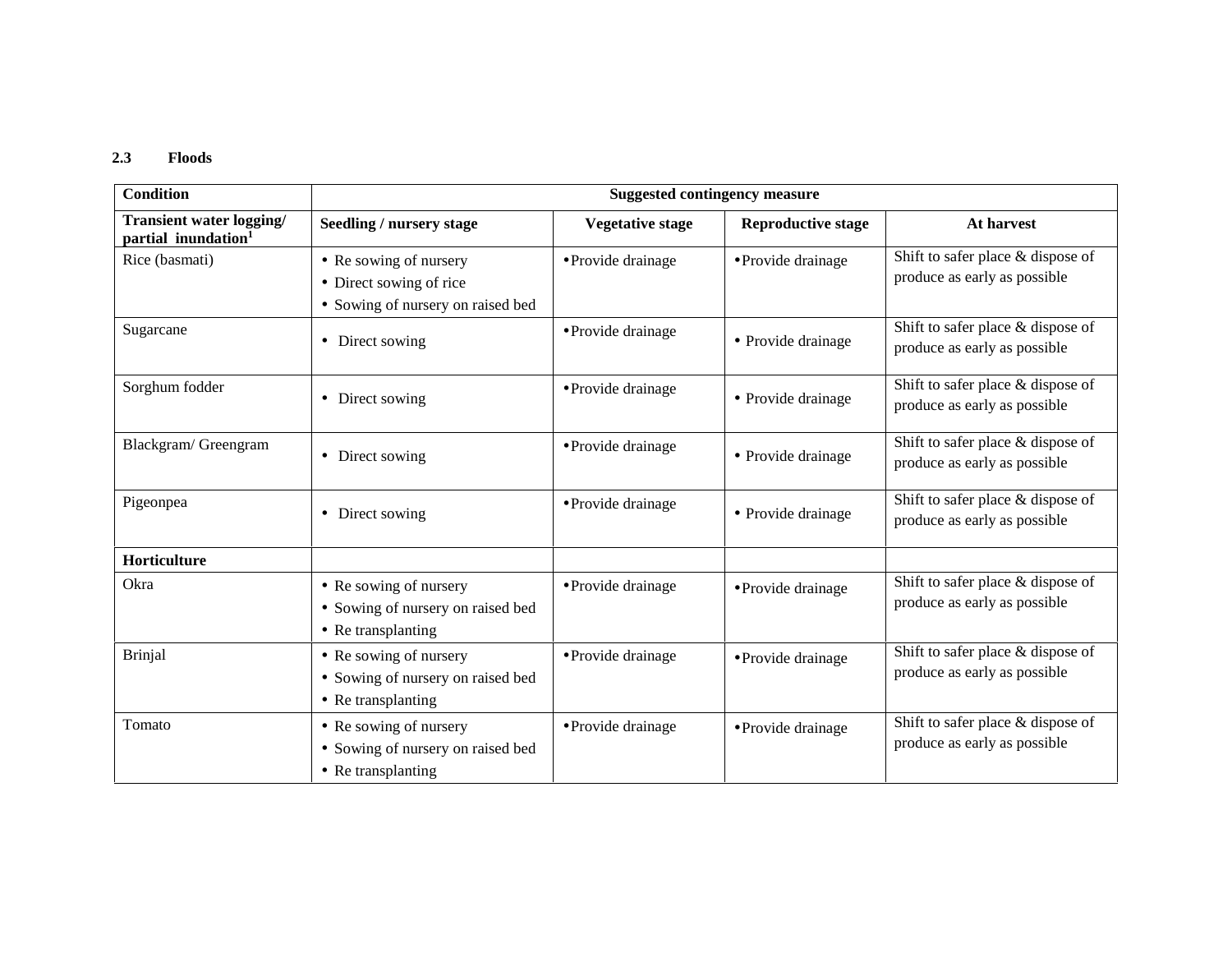| <b>Continuous submergence</b><br>for more than 2 days <sup>2</sup> | $\overline{\phantom{a}}$                                                               |                    |                    | Shift to safer place & dispose of<br>produce as early as possible |  |  |
|--------------------------------------------------------------------|----------------------------------------------------------------------------------------|--------------------|--------------------|-------------------------------------------------------------------|--|--|
| <b>Rice</b>                                                        | • Re sowing of nursery<br>• Direct sowing of rice<br>• Sowing of nursery on raised bed | • Provide drainage | • Provide drainage | Shift to safer place & dispose of<br>produce as early as possible |  |  |
| <b>Horticulture</b>                                                |                                                                                        |                    |                    |                                                                   |  |  |
| Okra                                                               | • Re sowing of nursery<br>• Sowing of nursery on raised bed<br>• Re transplanting      | • Provide drainage | • Provide drainage | Shift to safer place & dispose of<br>produce as early as possible |  |  |
| <b>Brinjal</b>                                                     | • Re sowing of nursery<br>• Sowing of nursery on raised bed<br>• Re transplanting      | · Provide drainage | • Provide drainage | Shift to safer place & dispose of<br>produce as early as possible |  |  |
| Tomato                                                             | • Re sowing of nursery<br>• Sowing of nursery on raised bed<br>• Re transplanting      | • Provide drainage | • Provide drainage | Shift to safer place & dispose of<br>produce as early as possible |  |  |
| Mango                                                              | • Re sowing of nursery<br>• Sowing of nursery on raised bed<br>• Re transplanting      | • Provide drainage | • Provide drainage | Shift to safer place & dispose of<br>produce as early as possible |  |  |
| Sea water intrusion                                                |                                                                                        | Not Applicable     |                    |                                                                   |  |  |

## **2.4 Extreme events: Heat wave / Cold wave/Frost/ Hailstorm /Cyclone/Fog**

| <b>Extreme event type</b> | <b>Suggested contingency measure</b>                                      |                                              |                                              |                                  |  |
|---------------------------|---------------------------------------------------------------------------|----------------------------------------------|----------------------------------------------|----------------------------------|--|
|                           | Seedling / nursery stage                                                  | Vegetative stage                             | <b>Reproductive stage</b>                    | At harvest                       |  |
| <b>Heat Wave</b>          |                                                                           |                                              |                                              |                                  |  |
| Rice basmati              | • Re sowing of nursery<br>• Light and frequent irrigation<br>during night | • Irrigation interval should be<br>decreased | • Irrigation interval should be<br>decreased | Light and frequent<br>irrigation |  |
| Sugarcane                 | $\bullet$ Mulching                                                        | • Irrigation interval should be              | • Irrigation interval should be              | Light and frequent<br>irrigation |  |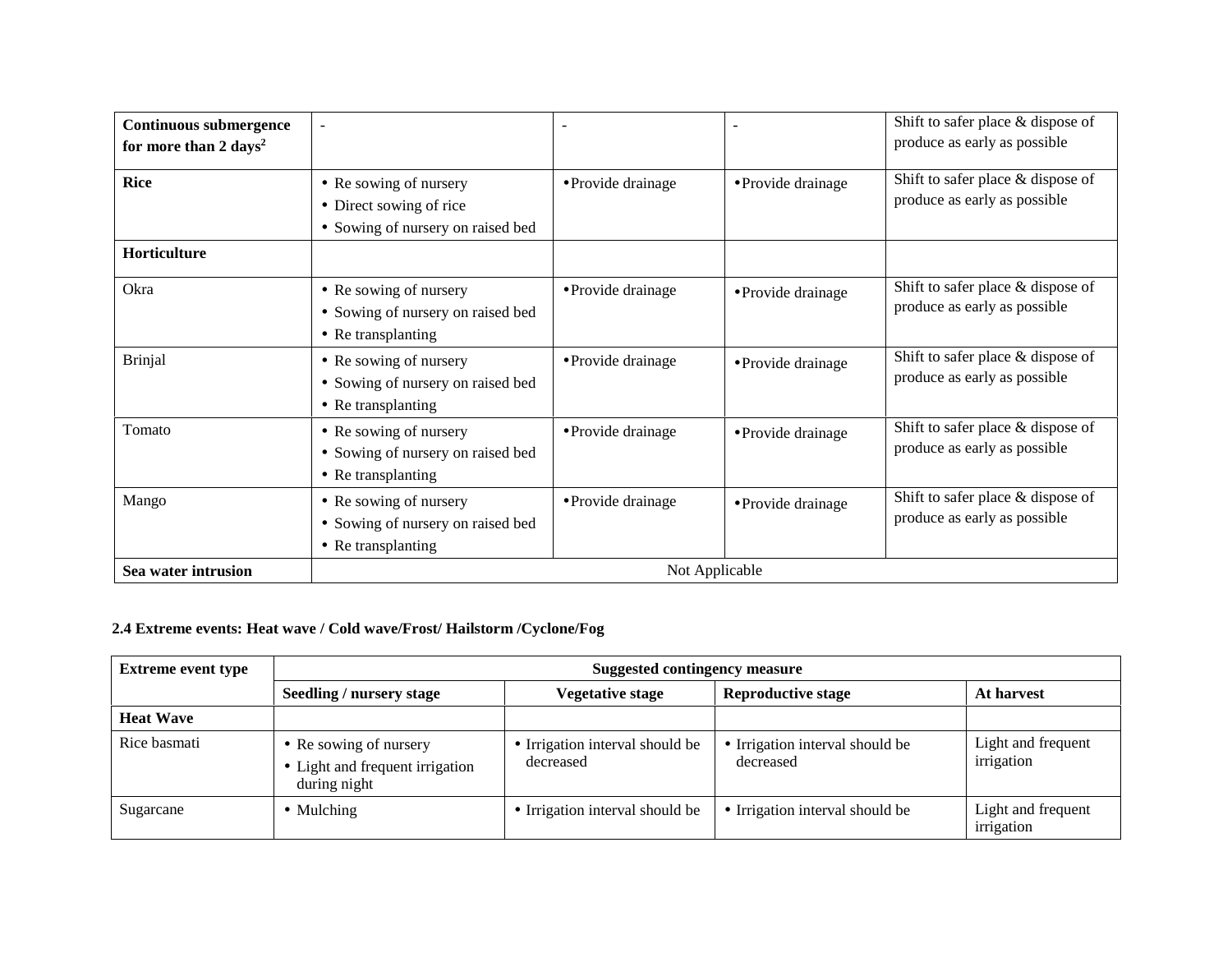|                         |                                                                                                               | decreased                                    | decreased                                    |                                      |
|-------------------------|---------------------------------------------------------------------------------------------------------------|----------------------------------------------|----------------------------------------------|--------------------------------------|
| Sorghum fodder          | • Re sowing                                                                                                   | • Irrigation interval should be<br>decreased | • Irrigation interval should be<br>decreased | Make silage                          |
| Blackgram<br>/Greengram | • Re sowing<br>• Mulching                                                                                     | • Light irrigation for survival              | • Light irrigation for survival              | Pod picking<br>$\bullet$             |
| Pigeonpea               | • Re sowing<br>• Mulching                                                                                     | • Light irrigation for survival              | • Light irrigation for survival              | Pod picking<br>$\bullet$             |
| Horticulture            |                                                                                                               |                                              |                                              |                                      |
| Okra                    | • Re sowing of nursery<br>• Re transplanting<br>• Mulching<br>• Light watering during night                   | • Light irrigation for survival              | • Light irrigation for survival              | Harvesting<br>$\bullet$<br>of fruits |
| Brinjal                 | • Re sowing of nursery<br>• Re transplanting<br>• Mulching<br>• Light watering during night                   | • Light irrigation for survival              | • Light irrigation for survival              | Harvesting<br>$\bullet$<br>of fruits |
| Tomato                  | • Re sowing of nursery<br>• Re transplanting<br>• Mulching of nursery beds<br>• Light irrigation during night | • Light irrigation for survival              | • Light irrigation for survival              | Harvesting<br>$\bullet$<br>of fruits |
| Mango                   | • Spray of water                                                                                              | • Spray of water                             | • Spray of water                             |                                      |
| Guava                   | • Spray of water                                                                                              | • Spray of water                             | • Spray of water                             |                                      |
| Cold wave               |                                                                                                               |                                              |                                              |                                      |
| Wheat                   | Light irrigation                                                                                              | Light irrigation                             | Light irrigation                             | Light irrigation                     |
| Sugarcane               | $\equiv$                                                                                                      | • Light irrigation for survival              | $\overline{a}$                               | Harvesting of cane                   |
| Horticulture            |                                                                                                               |                                              |                                              |                                      |
| Tomato                  |                                                                                                               | • Light Sprinkler irrigation                 | • Light Sprinkler irrigation                 | Harvesting of fruits                 |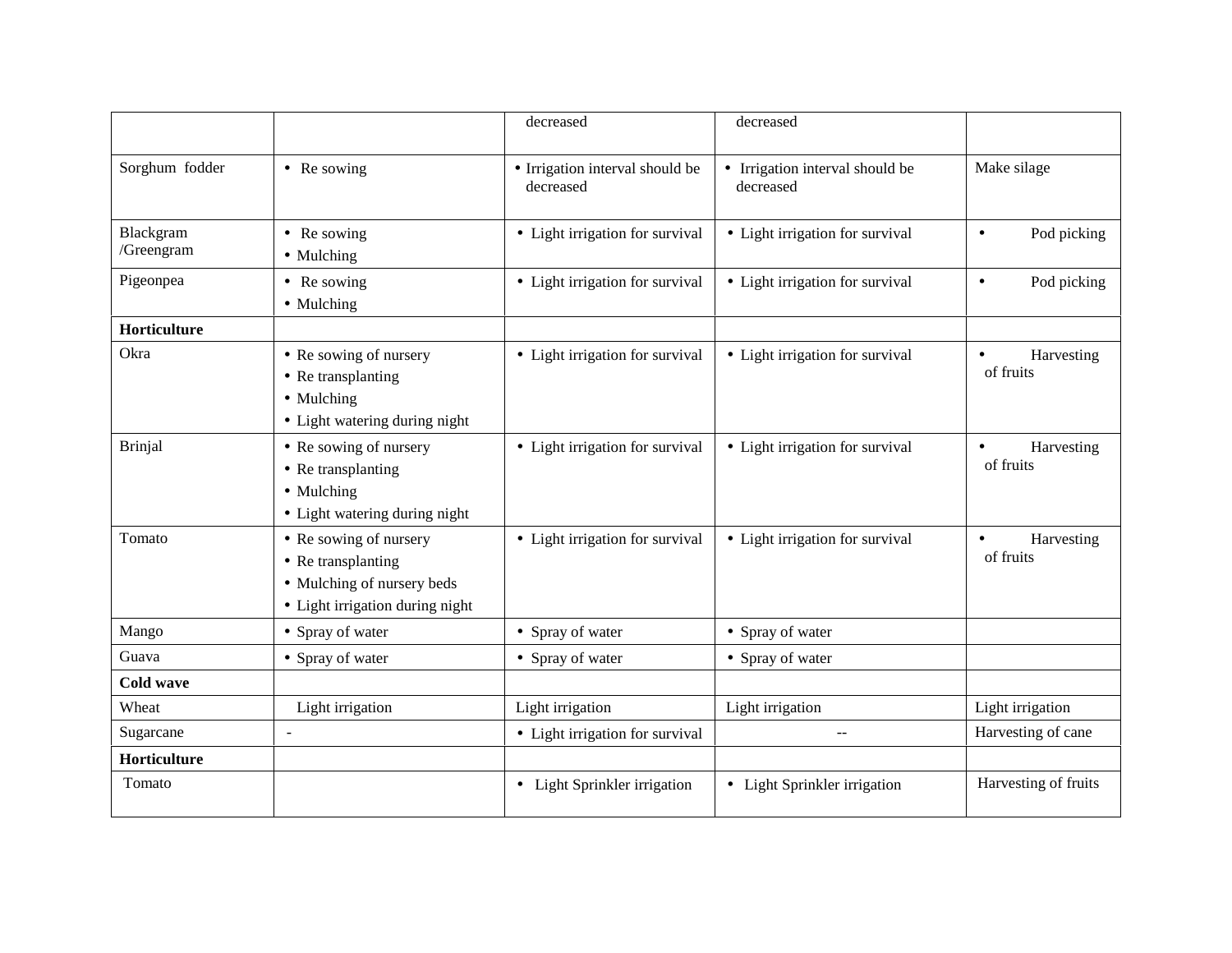|                                                                   |                                                                  |                                                                   | Harvesting of fruits                                                         |
|-------------------------------------------------------------------|------------------------------------------------------------------|-------------------------------------------------------------------|------------------------------------------------------------------------------|
|                                                                   |                                                                  |                                                                   |                                                                              |
|                                                                   | • Light Sprinkler irrigation                                     |                                                                   | Harvesting                                                                   |
|                                                                   |                                                                  |                                                                   |                                                                              |
| • Light irrigation                                                | • Light irrigation                                               | • Light irrigation                                                | Harvesting of cane                                                           |
| • Grow as inter crop                                              | • Light irrigation                                               | • Light irrigation                                                | Smoke at night                                                               |
| • Smoke at night                                                  | • Smoke at night                                                 | • Smoke at night                                                  |                                                                              |
|                                                                   |                                                                  |                                                                   |                                                                              |
| ·Light irrigation for survival                                    | •Light irrigation for survival                                   | ·Light irrigation for survival                                    | Harvesting                                                                   |
| • Light irrigation for survival<br>•Smoke at night                | ·Light irrigation for survival<br>•Smoke at night                | ·Light irrigation for survival<br>•Smoke at night                 | De halming                                                                   |
| ·Light irrigation for survival<br>•Smoke at night                 | • Light irrigation for survival<br>•Smoke at night               | ·Light irrigation for survival<br>•Smoke at night                 | Harvesting<br>$\bullet$                                                      |
| • Irrigation & Smoking during<br>night                            | •Irrigation &Smoking during<br>night                             | •Irrigation &Smoking during night                                 | $\overline{a}$                                                               |
| •Irrigation &Smoking during<br>night                              | •Irrigation &Smoking during<br>night                             | •Irrigation &Smoking during night                                 | Harvesting                                                                   |
|                                                                   |                                                                  |                                                                   |                                                                              |
| Re sowing                                                         | Re sowing of catch crop                                          | Harvest for fodder                                                | Pre Harvesting                                                               |
|                                                                   |                                                                  |                                                                   |                                                                              |
| Re sowing                                                         | Re sowing of Catch crop                                          | Harvest for fodder                                                | Pre Harvesting                                                               |
| Use anti hail net,<br>Spray of fungicide with 2% urea<br>solution | Use anti hail net<br>Spray of fungicide with 2%<br>urea solution | Use anti hail net,<br>Spray of fungicide with 2% urea<br>solution | Harvest the damaged<br>fruits<br>Spray of fungicide<br>with 2% urea solution |
| Not applicable                                                    |                                                                  |                                                                   |                                                                              |
|                                                                   | •Smoke at night                                                  | • Light Sprinkler irrigation<br>•Smoke at night                   | • Light Sprinkler irrigation<br>•Smoke at night                              |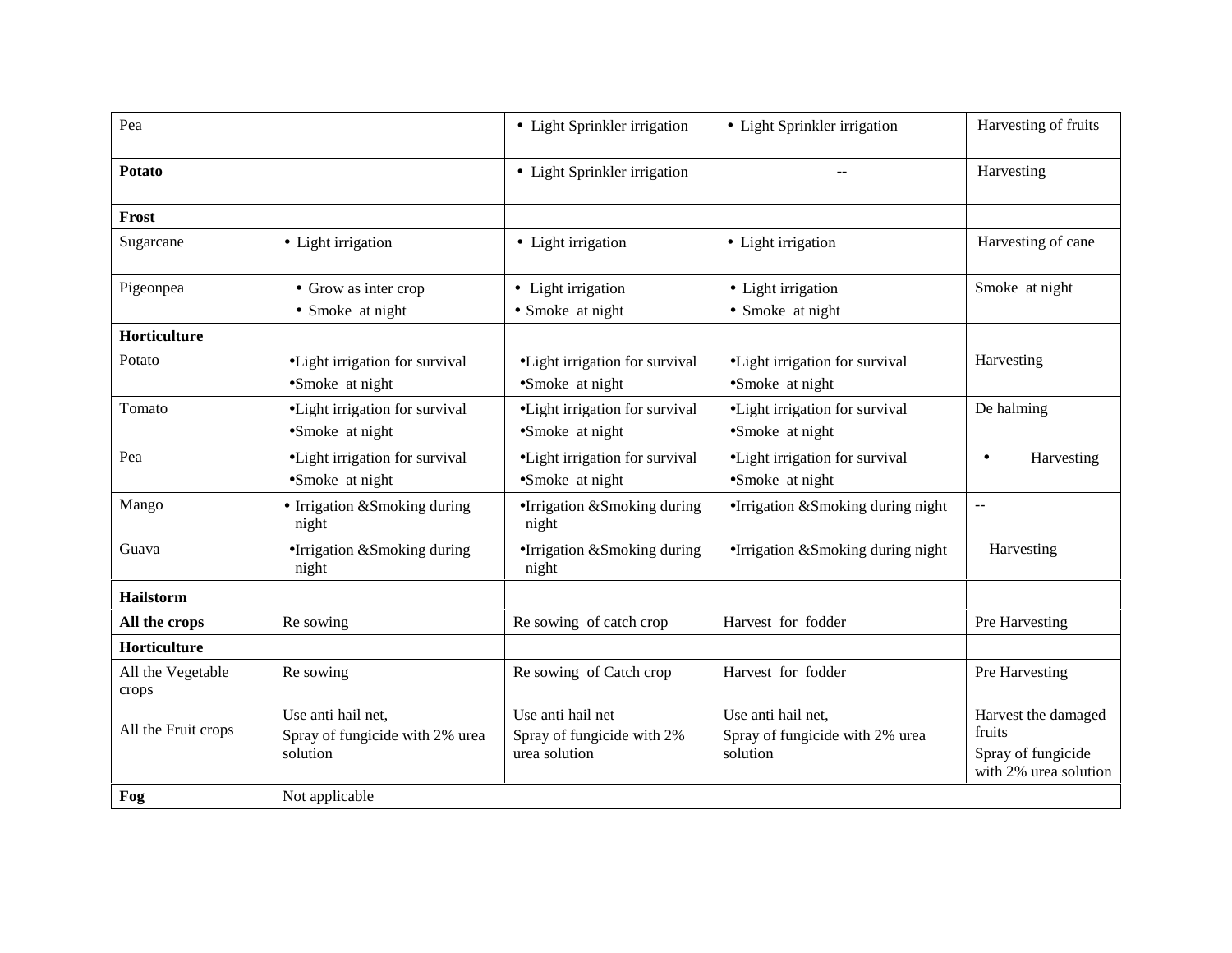### **2.5 Contingent strategies for Livestock, Poultry & Fisheries**

## **2.5.1 Livestock**

|                                 | <b>Suggested contingency measures</b>                                                                                                                                                                                                                                                                                                                                                                                                                                                                                                                                                                                                                                                                                                             |                                                                                                                                                                                                                                                                                                                         |                                                                                                                                                                                                                     |  |
|---------------------------------|---------------------------------------------------------------------------------------------------------------------------------------------------------------------------------------------------------------------------------------------------------------------------------------------------------------------------------------------------------------------------------------------------------------------------------------------------------------------------------------------------------------------------------------------------------------------------------------------------------------------------------------------------------------------------------------------------------------------------------------------------|-------------------------------------------------------------------------------------------------------------------------------------------------------------------------------------------------------------------------------------------------------------------------------------------------------------------------|---------------------------------------------------------------------------------------------------------------------------------------------------------------------------------------------------------------------|--|
|                                 | <b>Before the event</b>                                                                                                                                                                                                                                                                                                                                                                                                                                                                                                                                                                                                                                                                                                                           | During the event                                                                                                                                                                                                                                                                                                        | After the event                                                                                                                                                                                                     |  |
| <b>Drought</b>                  |                                                                                                                                                                                                                                                                                                                                                                                                                                                                                                                                                                                                                                                                                                                                                   |                                                                                                                                                                                                                                                                                                                         |                                                                                                                                                                                                                     |  |
| Feed and fodder<br>availability | • Fodder crop Insurance<br>• Making of feed blocks<br>• Encourage farmers to allocate some lands for<br>cultivating perennial fodder (Napier grass,<br>Subabul), specially on bunds and wasteland<br>• Establishing fodder banks, encouraging fodder<br>crops in irrigated area<br>• Making silage or hay of excess fodder.<br>• Statistics regarding feed/fodder availability and<br>requirement should be updated by the<br>concerned deptt.<br>• Seed production and development of drought<br>resistant crops and their varieties of fodder<br>crops.<br>• Encourage farmers to adopt sprinkler irrigation<br>system.<br>• Training to the farmers and extension<br>functionaries for production and long term<br>storage of feed and fodder. | Utilizing fodder from perennial<br>trees/shrubs/fodder bank reserves for small<br>ruminant.<br>Utilizing stored fodder as silage, hay, feed<br>$\bullet$<br>blocks & mixture etc.<br>Migration of herd /flock to other places.<br>Establishment of communication and<br>$\bullet$<br>linkage with other state agencies. | • Availing crop<br>insurance<br>• Cultivation of fast<br>growing green fodder<br>crops.<br>• Development of<br>drought resistance<br>fodder.<br>Increase the no. of<br>$\bullet$<br>fodder Banks for future<br>use. |  |
| Drinking water                  | • Preserving water in the pond/tank for drinking<br>purpose.<br>• Excavation of bore well/creation of tanks or<br>ponds.<br>• De-silting of village ponds on regular basis and                                                                                                                                                                                                                                                                                                                                                                                                                                                                                                                                                                    | Using preserved water in the tanks for<br>drinking<br>Available ground water should be used for<br>٠<br>drinking on priority basis.                                                                                                                                                                                     | Recharge of well/<br>Tanks etc.                                                                                                                                                                                     |  |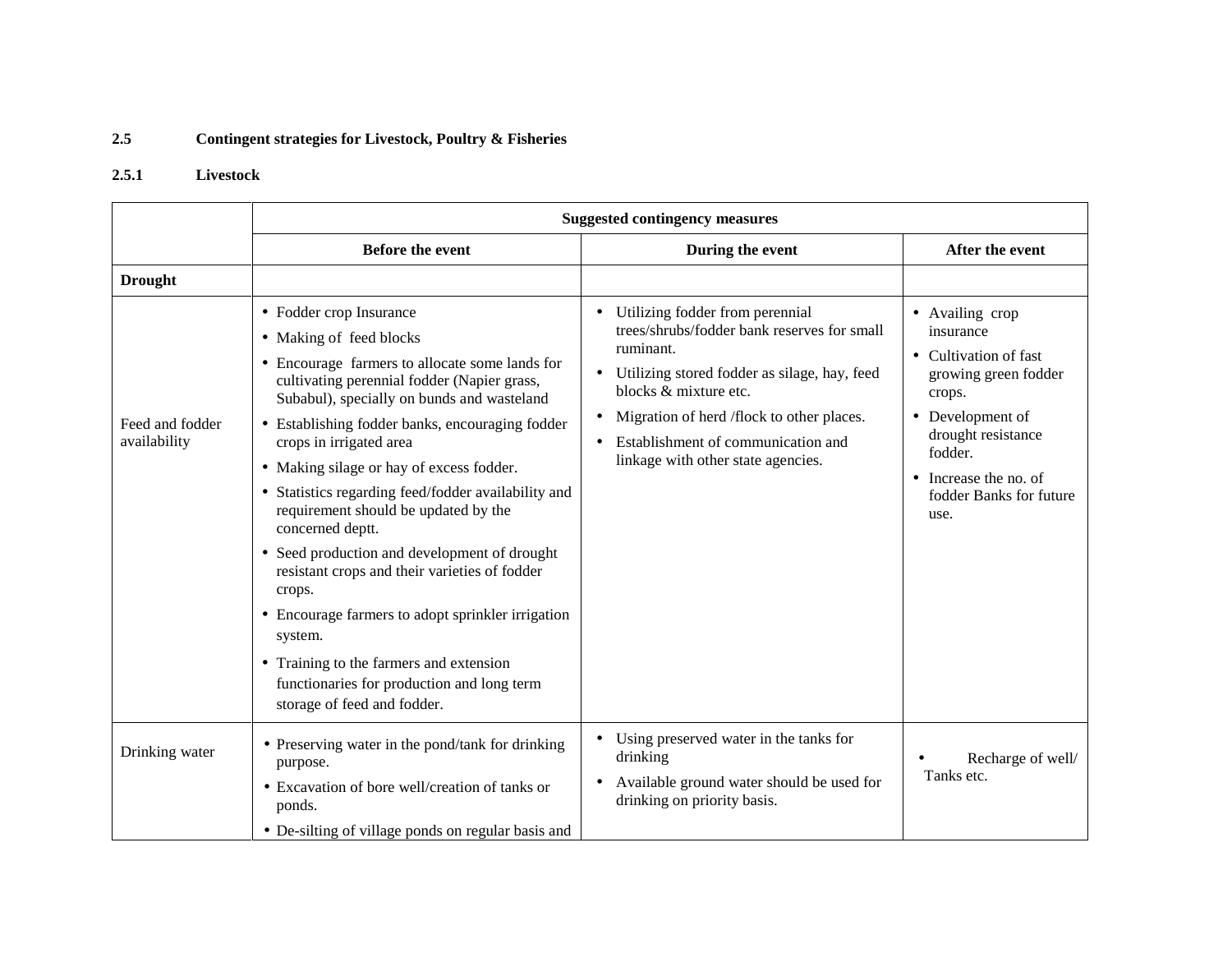| Health and disease<br>management | adopt water harvesting techniques through<br>water shed approach.<br>• Filling of the ponds with canal/tube well water<br>during lean period.<br>• Farmers should be encouraged to avail<br>livestock insurance<br>• Training to livestock owners regarding natural<br>calamities.<br>• Veterinary preparedness with medicines and<br>vaccines.<br>• Vaccination                                                                                                                                                                                                                                                                                                                                                   | Conduction mass animal health camp and<br>$\bullet$<br>treating the effected animals.<br>• Mass campaigning though different media<br>regarding possible outbreak of diseases and<br>their management.                                                    | • Availing insurance<br>benefits.<br>• Followed standard<br>Livestock management<br>practices.<br>• Proper health care $&$<br>treatment. |
|----------------------------------|--------------------------------------------------------------------------------------------------------------------------------------------------------------------------------------------------------------------------------------------------------------------------------------------------------------------------------------------------------------------------------------------------------------------------------------------------------------------------------------------------------------------------------------------------------------------------------------------------------------------------------------------------------------------------------------------------------------------|-----------------------------------------------------------------------------------------------------------------------------------------------------------------------------------------------------------------------------------------------------------|------------------------------------------------------------------------------------------------------------------------------------------|
| <b>Floods</b>                    |                                                                                                                                                                                                                                                                                                                                                                                                                                                                                                                                                                                                                                                                                                                    |                                                                                                                                                                                                                                                           |                                                                                                                                          |
| Feed and fodder<br>availability  | • Fodder crop Insurance<br>• Making of feed blocks<br>• Encourage farmers to allocate some lands for<br>cultivating perennial fodder (Napier grass,<br>Subabul), specially on bunds and wasteland<br>• Establishing fodder banks, encouraging fodder<br>crops.<br>• Making silage or hay of excess fodder and that<br>should be stored on up land.<br>• Statistics regarding feed/fodder availability and<br>requirement should be updated by the<br>concerned deptt.<br>• Seed production and development of crops and<br>their varieties of fodder crops for water logged<br>conditions.<br>• Training to the farmers and extension<br>functionaries for production and long term<br>storage of feed and fodder. | Utilizing fodder from perennial<br>$\bullet$<br>tress/shrubs/fodder bank reserves.<br>Use of feed mixture/block hay etc<br>$\bullet$<br>Migration of flock /herds<br>$\bullet$<br>Establishment of communication and<br>linkage with other state agencies | Availing crop insurance<br>Cultivation of fast<br>growing green fodder<br>crops                                                          |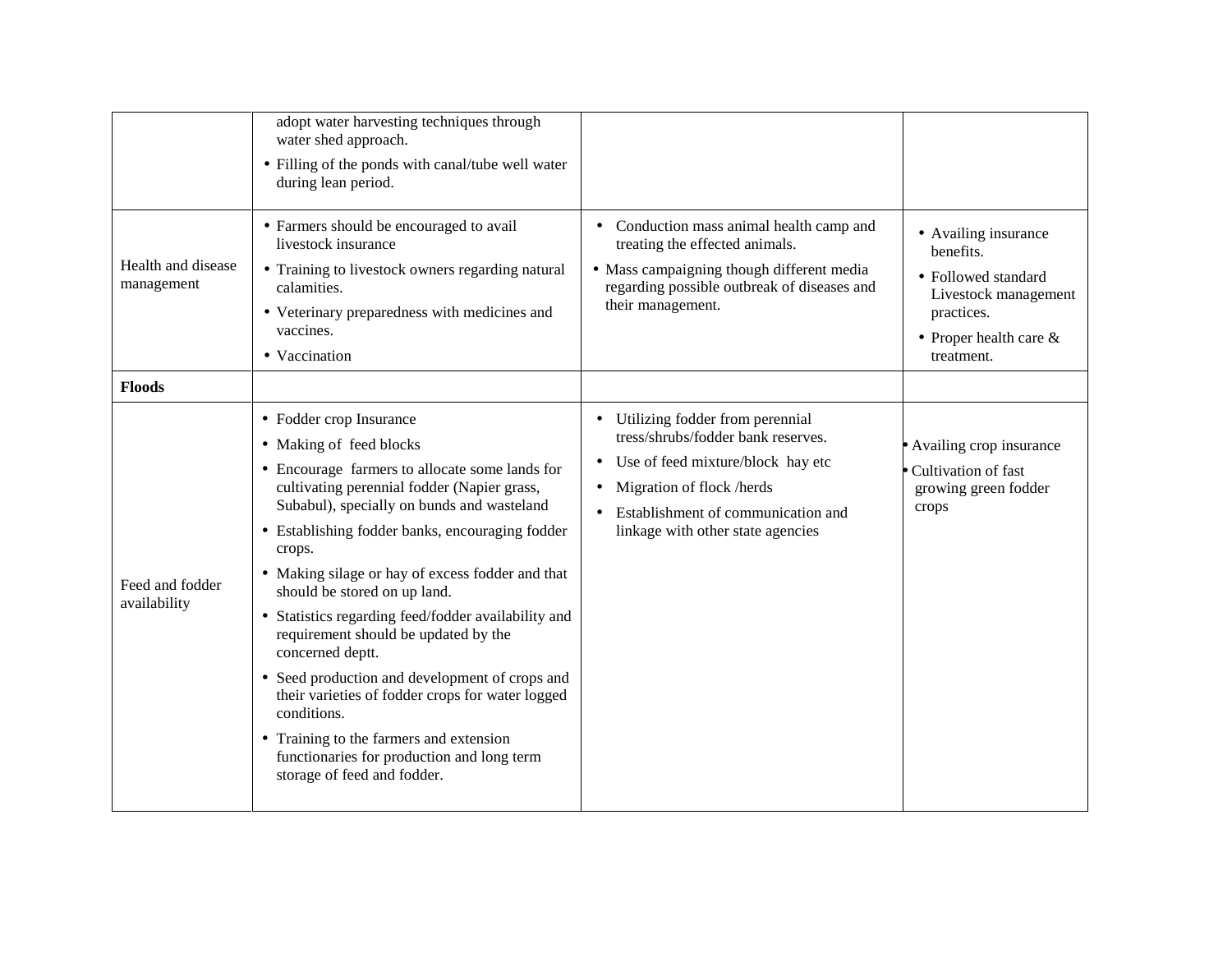| Drinking water                     | • Making suitable provision for safe drinking<br>surface water including excavation of bore<br>well/hand pump (India mark-II) at<br>community level.<br>• Make farmers aware not to use contaminated/<br>flood water for drinking purpose.                                                                                                                                                                                          | Contaminated flood water should not be<br>used for drinking.                                                                                                                                                                                                                                                                                                                                                                                                                                 | Open sources of<br>drinking water<br>(tank/well) should be<br>further treated with<br>potassium per<br>magnate.                                                                                                                                        |
|------------------------------------|-------------------------------------------------------------------------------------------------------------------------------------------------------------------------------------------------------------------------------------------------------------------------------------------------------------------------------------------------------------------------------------------------------------------------------------|----------------------------------------------------------------------------------------------------------------------------------------------------------------------------------------------------------------------------------------------------------------------------------------------------------------------------------------------------------------------------------------------------------------------------------------------------------------------------------------------|--------------------------------------------------------------------------------------------------------------------------------------------------------------------------------------------------------------------------------------------------------|
| Health and disease<br>management   | • Live stock Insurance<br>• Training to livestock owners regarding natural<br>calamities.<br>• Veterinary preparedness with medicines and<br>vaccines.<br>• Vaccination                                                                                                                                                                                                                                                             | • Conduction mass animal health camp and<br>treating the effected animals.<br>• Training to livestock owners regarding natural<br>calamities.<br>• Establishment of Co-ordination with other<br>Agencies.<br>• Use of mass media to spread expat advice                                                                                                                                                                                                                                      | Culling sick animals<br>$\bullet$<br>Availing insurance<br>$\bullet$<br>benefits.<br>Culling unproductive<br>$\bullet$<br>livestock<br>Proper disposal of<br>$\bullet$<br>corpse of dead<br>bodies to prevent the<br>spread of contagious<br>diseases. |
| Cyclone                            |                                                                                                                                                                                                                                                                                                                                                                                                                                     | Not Applicable                                                                                                                                                                                                                                                                                                                                                                                                                                                                               |                                                                                                                                                                                                                                                        |
| Heat wave and cold wave            |                                                                                                                                                                                                                                                                                                                                                                                                                                     |                                                                                                                                                                                                                                                                                                                                                                                                                                                                                              |                                                                                                                                                                                                                                                        |
| Shelter/environmen<br>t management | • Avoid use of GI sheet for roofing in the<br>animal shed<br>• Create adequate sources for additional supply<br>of water to protect the animals from heat<br>waves.<br>• Establishment of modern shelter sheds.<br>• As far as possible grow shade trees such as<br>Neem, Pilkhan, Karanj etc near the animal<br>sheds.<br>• Make provision for adequate no. of<br>fans/coolers /heaters according to the<br>situation, if possible | • Provide the thatches/tarpaulins/rags in the<br>animal sheds to protect against direct entry of<br>hot/cold waves<br>• Provide proper bedding to prevent from cold<br>and proper ventilation to prevent from heat.<br>• Provide drinking water to animal frequently<br>during heat wave<br>• Watch the forecast of weather department.<br>• As for as possible the animal should be<br>allowed to wallow in pounds/canals/river or<br>give bath once or twice in a day during heat<br>waves | Repair and<br>$\bullet$<br>maintenance of<br>additional facilities                                                                                                                                                                                     |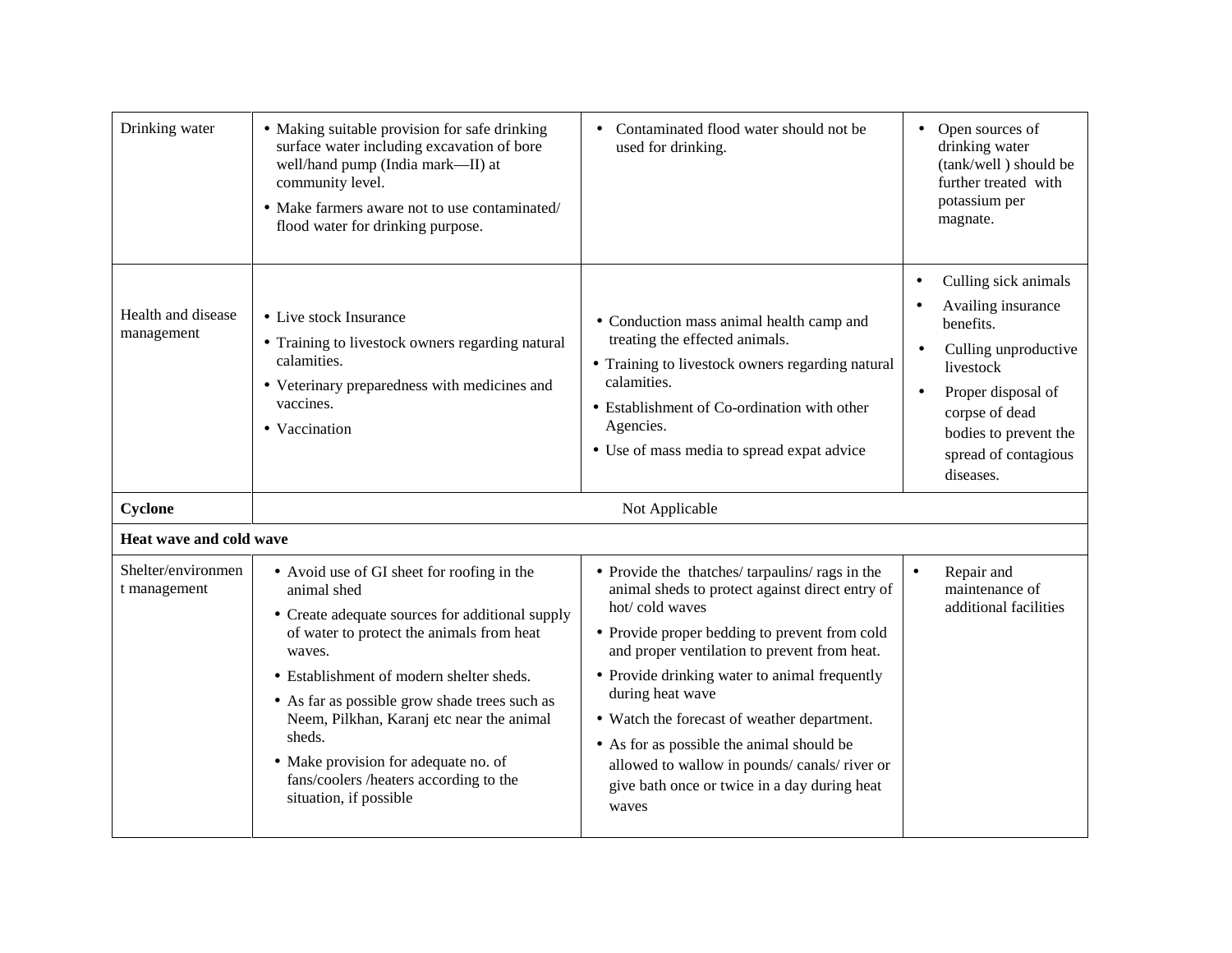| Health and disease<br>management | • Insure the animals<br>Training to livestock owners/ para-vets<br>regarding preventive measure against extreme<br>weather conditions<br>Veterinary preparedness with medicines and<br>vaccines etc.<br>Vaccination against FMD & Cold | • Organize village level animal health camps<br>• Consult veterinary officer immediately if any<br>adverse symptoms are noticed<br>• Use of ITKs for food supplements | • Proper after care of<br>animals.<br>• Availing insurance<br>benefits.<br>$\bullet$ Proper disposal of<br>corpse of dead bodies<br>to prevent the spread of<br>contagious diseases. |
|----------------------------------|----------------------------------------------------------------------------------------------------------------------------------------------------------------------------------------------------------------------------------------|-----------------------------------------------------------------------------------------------------------------------------------------------------------------------|--------------------------------------------------------------------------------------------------------------------------------------------------------------------------------------|
|----------------------------------|----------------------------------------------------------------------------------------------------------------------------------------------------------------------------------------------------------------------------------------|-----------------------------------------------------------------------------------------------------------------------------------------------------------------------|--------------------------------------------------------------------------------------------------------------------------------------------------------------------------------------|

**2.5.2 Poultry**

|                                 | <b>Suggested contingency measures</b>                                                                                                                                                                                                              | <b>Convergence/linkages</b><br>with ongoing<br>programs, if any                                                                                                                                                                              |                                                                               |  |
|---------------------------------|----------------------------------------------------------------------------------------------------------------------------------------------------------------------------------------------------------------------------------------------------|----------------------------------------------------------------------------------------------------------------------------------------------------------------------------------------------------------------------------------------------|-------------------------------------------------------------------------------|--|
|                                 | Before the event <sup>a</sup>                                                                                                                                                                                                                      | During the event                                                                                                                                                                                                                             | After the event                                                               |  |
| <b>Drought</b>                  |                                                                                                                                                                                                                                                    |                                                                                                                                                                                                                                              |                                                                               |  |
| Shortage of feed<br>ingredients | • Making and storage of feed<br>concentrates<br>• Awareness regarding traditional<br>feed banks.<br>• Feed requirement data should be<br>generated<br>• Prepare the feed requirement data<br>base of poultry farm.<br>• Store the feed ingredients | • Use of feed concentrates/<br>mixture/blocks etc<br>Establishment of communication<br>with other state agencies.<br>Use of locally available feed<br>$\bullet$<br>recourses.<br>Import the feed recourse form<br>$\bullet$<br>other states. | • Availing insurance<br>• Increase the no. of<br>feed banks for future<br>use |  |
| Drinking water                  | • Making extra facility for drinking<br>water.<br>• Repair & maintenance of water<br>resources                                                                                                                                                     | • Frequent supply of drinking water                                                                                                                                                                                                          |                                                                               |  |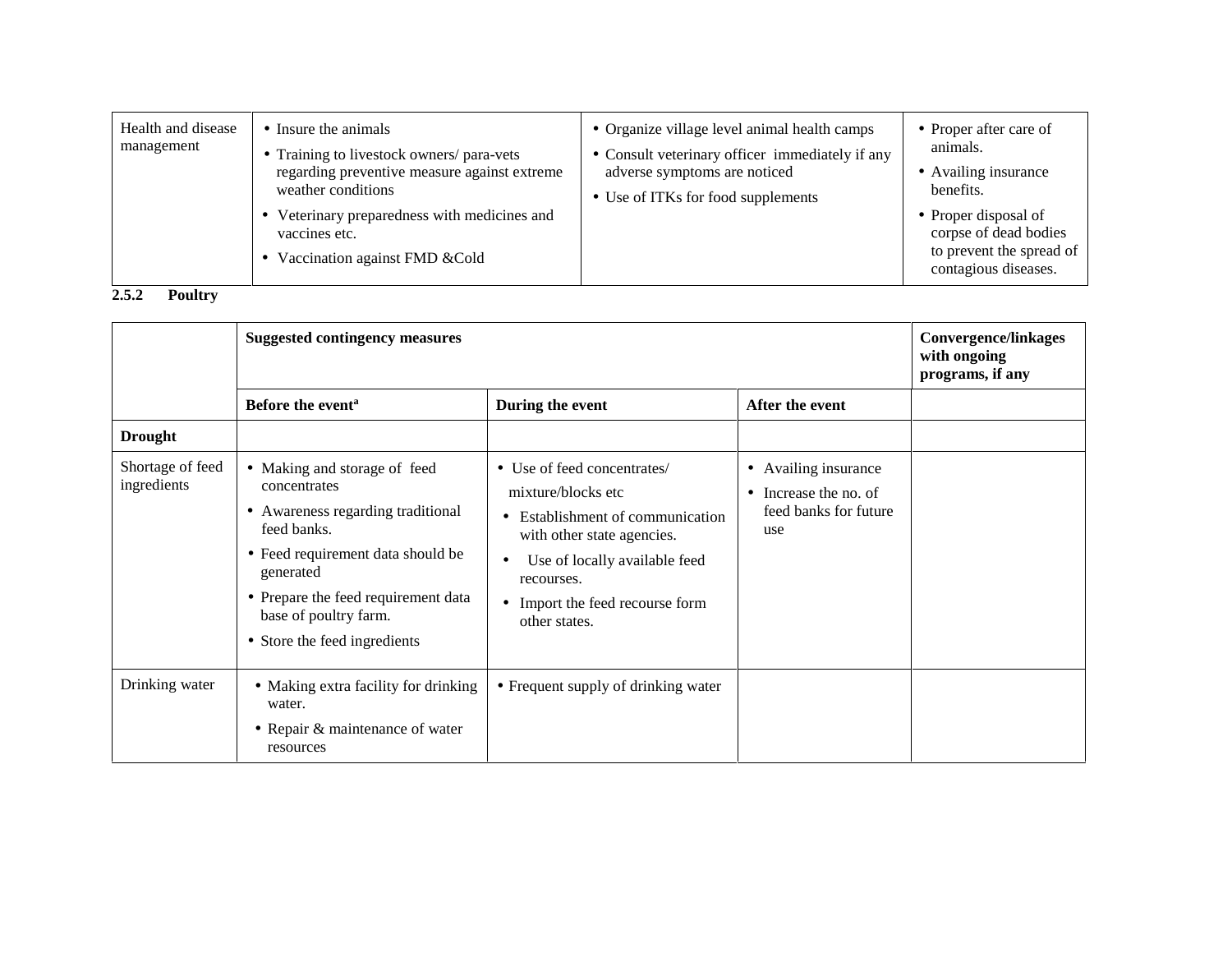| Health and<br>disease<br>management | • Veterinary preparedness with<br>medicines and vaccines.<br>• Vaccination<br>• Training to poultry<br>Growers regarding natural<br>calamities. | • Treatment of affected poultry<br>birds                                                                                                            | • Culling of flock<br>• Availing insurance<br>benefits<br>• Proper disposal of<br>corpse of dead bodies<br>to prevent the pared of<br>contagious diseases |  |
|-------------------------------------|-------------------------------------------------------------------------------------------------------------------------------------------------|-----------------------------------------------------------------------------------------------------------------------------------------------------|-----------------------------------------------------------------------------------------------------------------------------------------------------------|--|
| <b>Floods</b>                       |                                                                                                                                                 |                                                                                                                                                     |                                                                                                                                                           |  |
| Shortage of feed<br>ingredients     | Sufficient quantity of feed<br>$\bullet$<br>ingredients should be stored                                                                        | • Use of stored feed in balanced<br>form<br>• Prevent the feed from moisture.                                                                       | • Cleaning of feed<br>store & repair if any.<br>• Moist feed should be<br>dried &treated as per<br>requirement                                            |  |
| Drinking water                      | • Make provision of ground water<br>for drinking                                                                                                | • Use only Ground water obtained<br>from India Mrka II or Tubewell                                                                                  | · Repair, maintenance<br>and cleaning of water<br>recourse<br>• Sanitation of open<br>Wells                                                               |  |
| Health and<br>disease<br>management | • Veterinary preparedness with<br>medicines and vaccines<br>• Vaccination                                                                       | • Migration of flock if required                                                                                                                    | • Availing insurance<br>benefits.<br>• Culling of<br>unproductive flock                                                                                   |  |
| Cyclone                             | Not Applicable                                                                                                                                  |                                                                                                                                                     |                                                                                                                                                           |  |
| Shortage of feed<br>ingredients     | • Storage and making of feed<br>concentrates<br>• Proper feed requirement data base                                                             | Establishment of<br>$\bullet$<br>communication with other state<br>agencies<br>• Use of stored feed ingredient<br>• Import of feed from other areas | • Repair and<br>maintenance of feed<br>store                                                                                                              |  |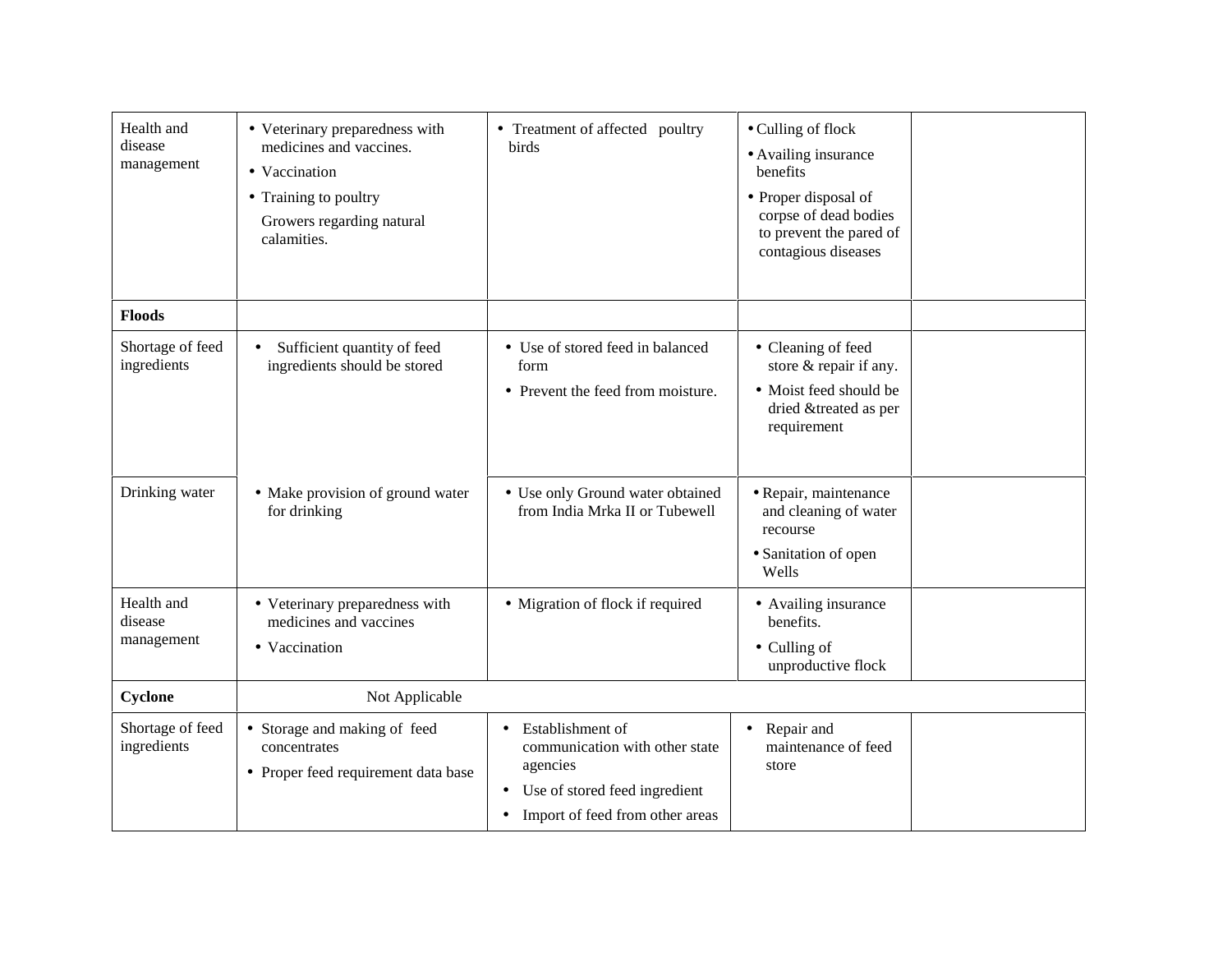| Drinking water                      | • Make provision of ground water<br>for drinking                                                                                                                                       | • Use only Ground water obtained<br>from India Mrka II or Tubewell                                                                                                                                                                                                                                      | • Repair and<br>maintenance of water<br>recourse                                                                                                                          |  |
|-------------------------------------|----------------------------------------------------------------------------------------------------------------------------------------------------------------------------------------|---------------------------------------------------------------------------------------------------------------------------------------------------------------------------------------------------------------------------------------------------------------------------------------------------------|---------------------------------------------------------------------------------------------------------------------------------------------------------------------------|--|
| Health and<br>disease<br>management | • Training to poultry growers<br>regarding natural calamities.<br>• Veterinary preparedness with<br>medicines and vaccines.                                                            | Treatment of injured poultry<br>$\bullet$<br>birds.                                                                                                                                                                                                                                                     | • Culling of flock<br>• Availing insurance<br>benefits.<br>• Proper disposal of<br>corpse of dead bodies to<br>prevent the pared of<br>contagious diseases.               |  |
| <b>Heat wave and</b><br>cold wave   |                                                                                                                                                                                        |                                                                                                                                                                                                                                                                                                         |                                                                                                                                                                           |  |
| Shelter/environm<br>ent management  | • Making sufficient provision of<br>shelter to protect live stock from<br>heat and cold waves<br>• Establishment of alternate<br>resource for water supply.<br>• Modern shelter sheds. | Keep the birds in appropriate<br>shelter<br>Provide proper bedding to<br>$\bullet$<br>prevent from cold and proper<br>ventilated to prevent from heat<br>Provide drinking water to birds<br>frequently.<br>• Adopted proper management<br>practices.<br>• Watch the fore cast of weather<br>department. | • Making of modern<br>shelter sheds<br>• Increase the plantation<br>of trees                                                                                              |  |
| Health and<br>disease<br>management | $\bullet$ Insurance<br>• Veterinary preparedness with<br>medicines and vaccines<br>• Training to poultry growers<br>regarding natural calamities                                       | • Provide proper treatment as per<br>requirement<br>• Treatment of injured poultry                                                                                                                                                                                                                      | • Availing insurance<br>benefits<br>• Culling of unproductive<br>flock<br>• Proper disposal of<br>corpse of dead bodies to<br>prevent the pared of<br>contagious diseases |  |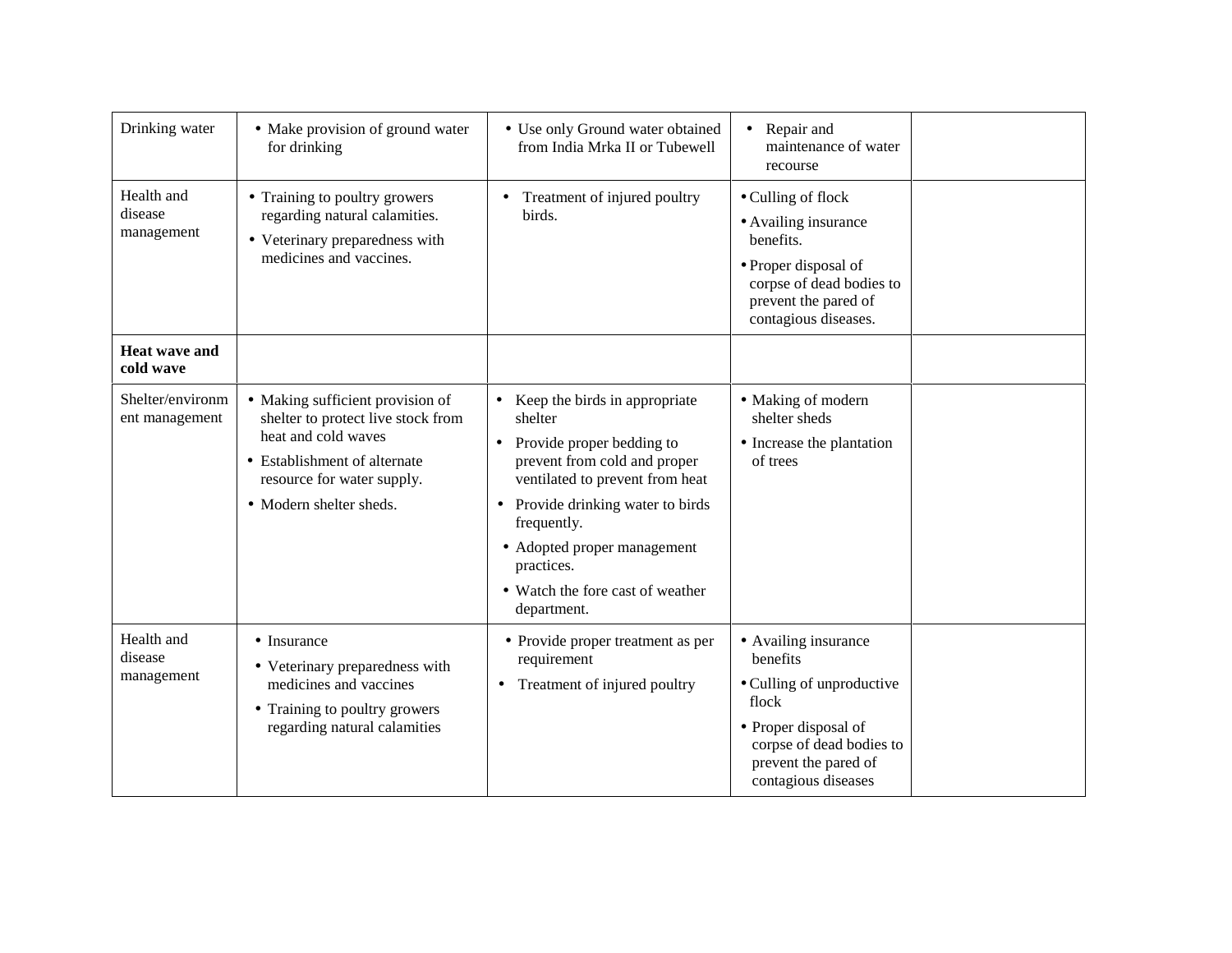## **2.5.3 Fisheries/ Aquaculture**

|                                                                         | <b>Suggested contingency measures</b>                                                                                                                  |                                                                                                                                                                                                     |                                                                                                                                                                                               |
|-------------------------------------------------------------------------|--------------------------------------------------------------------------------------------------------------------------------------------------------|-----------------------------------------------------------------------------------------------------------------------------------------------------------------------------------------------------|-----------------------------------------------------------------------------------------------------------------------------------------------------------------------------------------------|
|                                                                         | <b>Before the event</b>                                                                                                                                | During the event                                                                                                                                                                                    | After the event                                                                                                                                                                               |
| 1) Drought                                                              |                                                                                                                                                        |                                                                                                                                                                                                     |                                                                                                                                                                                               |
| A. Capture                                                              |                                                                                                                                                        |                                                                                                                                                                                                     |                                                                                                                                                                                               |
| Marine                                                                  | -                                                                                                                                                      |                                                                                                                                                                                                     |                                                                                                                                                                                               |
| Inland                                                                  |                                                                                                                                                        |                                                                                                                                                                                                     |                                                                                                                                                                                               |
| (i) Shallow water depth due to<br>insufficient rains/inflow             | • Adopt appropriate measures to<br>reduce water seepage or infiltration                                                                                | • Harvest the crop partially                                                                                                                                                                        | $\bullet$ Re stock                                                                                                                                                                            |
| (ii) Changes in water quality                                           | • Regular observation to check the<br>water quality and remove the<br>pollutants if any.                                                               | • Add oxy-flow to improve oxygen<br>• Churning of pond water                                                                                                                                        | • Maintain appropriate level of water if<br>possible<br>• Check the water quality and remove the<br>pollutants if any.                                                                        |
| B. Aquaculture                                                          |                                                                                                                                                        |                                                                                                                                                                                                     |                                                                                                                                                                                               |
| (i) Shallow water in ponds due to<br>insufficient rains/inflow          | • Adopt appropriate measures to<br>reduce water seepage or infiltration<br>from ponds<br>• Avoid any kinds of water pollution<br>and maintain water pH | • Ensure the Oxygen availability<br>into ponds for the survival of<br>fish<br>• Avoid any kind of water<br>pollution<br>• Add oxy-flow to improve<br>oxygen into ponds.<br>• Churning of pond water | • Maintain appropriate level of water in<br>ponds<br>• Check the water quality and remove the<br>pollutants if any.                                                                           |
| (ii) Impact of salt load build up in<br>ponds / change in water quality | • Add some fresh water from other<br>source like cannel etc                                                                                            | • Add oxy-flow to improve<br>oxygen into ponds.<br>• Churning of pond water<br>• Add fresh water into pond for<br>life saving and to reduce salt<br>load                                            | • Add fresh water into pond for life<br>saving and to reduce salt load<br>• Maintain appropriate level of water in<br>ponds<br>• Check the water quality and remove<br>the pollutants if any. |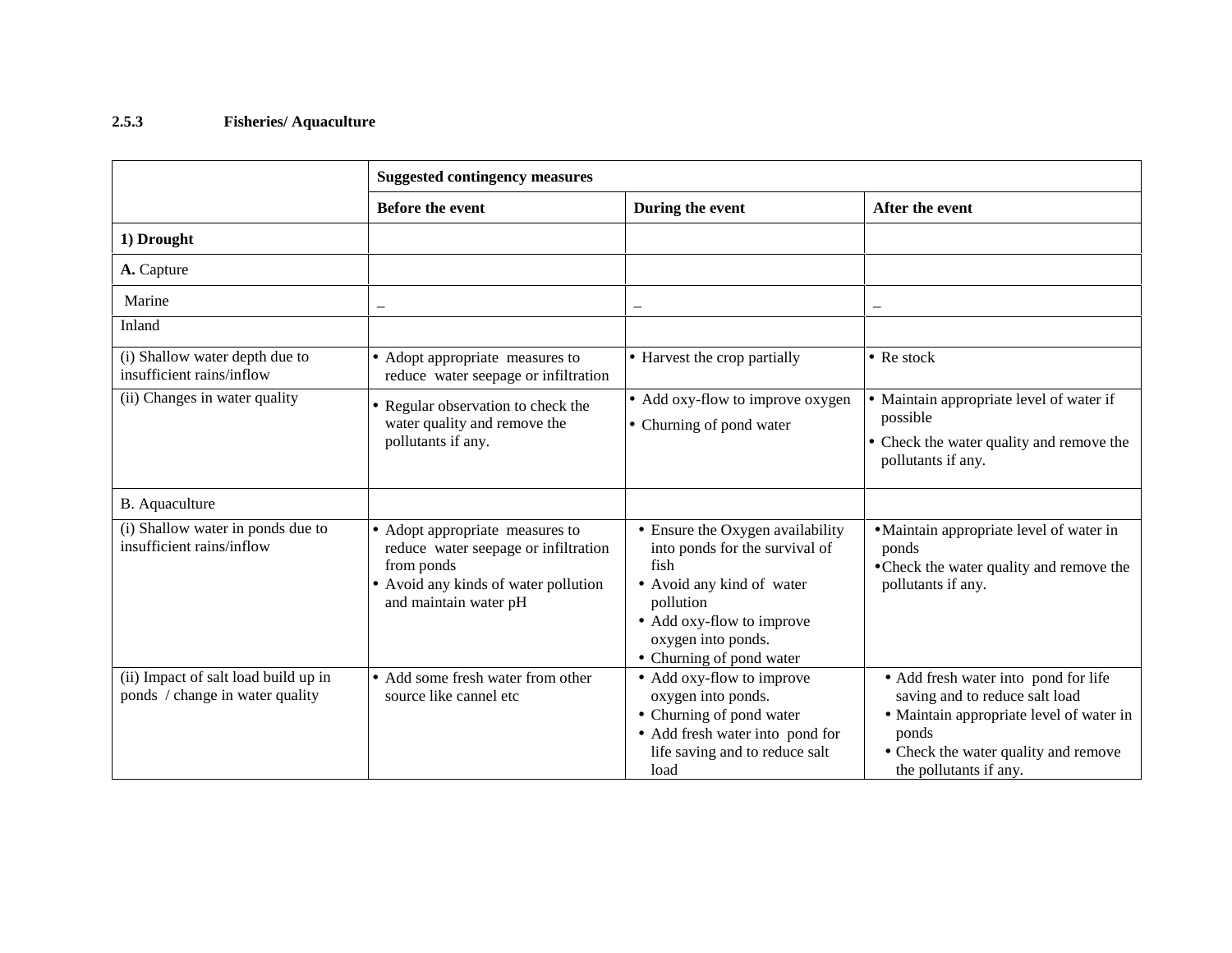| 2) Floods                                                |                                                                                                                                                                                                                                                                                                                      |                                                                                                                                                                                                                                                                  |                                                                                                                     |
|----------------------------------------------------------|----------------------------------------------------------------------------------------------------------------------------------------------------------------------------------------------------------------------------------------------------------------------------------------------------------------------|------------------------------------------------------------------------------------------------------------------------------------------------------------------------------------------------------------------------------------------------------------------|---------------------------------------------------------------------------------------------------------------------|
| A. Capture                                               |                                                                                                                                                                                                                                                                                                                      |                                                                                                                                                                                                                                                                  |                                                                                                                     |
| Marine                                                   | $\overline{a}$                                                                                                                                                                                                                                                                                                       | $\overline{a}$                                                                                                                                                                                                                                                   | $\mathbf{u}$                                                                                                        |
| Inland                                                   |                                                                                                                                                                                                                                                                                                                      |                                                                                                                                                                                                                                                                  |                                                                                                                     |
| (i) No. of boats / nets/damaged                          | • Boats, nets etc should be taken out<br>from water bodies                                                                                                                                                                                                                                                           | • Close supervision of flood<br>condition                                                                                                                                                                                                                        | • Damaged boat or nets should be<br>repaired                                                                        |
| (ii) No. of houses damaged                               | $\overline{\phantom{0}}$                                                                                                                                                                                                                                                                                             | $\overline{\phantom{m}}$                                                                                                                                                                                                                                         | • Repair the damaged house.                                                                                         |
| (iii) Loss of stock                                      |                                                                                                                                                                                                                                                                                                                      | $\overline{\phantom{0}}$                                                                                                                                                                                                                                         | • Sanitation and proper disposal of corpse                                                                          |
| (iv) Changes in water quality                            | • Increase the height of bunds.                                                                                                                                                                                                                                                                                      | $\mathbf{u}$                                                                                                                                                                                                                                                     | $\mathbb{L}$ .                                                                                                      |
| (v) Health and diseases                                  | $\mathord{\hspace{1pt}\text{--}\hspace{1pt}}$                                                                                                                                                                                                                                                                        | • Treatment if possible                                                                                                                                                                                                                                          | $-$                                                                                                                 |
| <b>B.</b> Aquaculture                                    |                                                                                                                                                                                                                                                                                                                      |                                                                                                                                                                                                                                                                  |                                                                                                                     |
| Inundation with flood water<br>(i)                       | Repair the bunds to prevent the<br>$\bullet$<br>inflow of water<br>If inflow water is not polluted<br>$\bullet$<br>then place the net at inlet and<br>outlet<br>Raise the height of bunds<br>٠<br>Plan a proper drainage system at<br>$\bullet$<br>farm<br>Plantation of soil binding plants<br>$\bullet$<br>at bund | • Avoid inflow of flood water<br>from outside.<br>• If inflow water is not polluted<br>that can be permitted to flow<br>through net placed at inlet and<br>outlet of pond.<br>• Fencing of net required in case<br>of overflow to avoid the<br>migration of fish | • Repair the damaged bunds<br>• Check water quality<br>• Change the water if it is polluted                         |
| (ii) Water contamination and<br>changes in water quality | • Limeing @300 kg/ha                                                                                                                                                                                                                                                                                                 | • Stop inflow of contaminated<br>water                                                                                                                                                                                                                           | • Maintain appropriate level of water in<br>ponds<br>• Check the water quality and remove<br>the pollutants if any. |
| (iii) Health and diseases                                | • Limeing @300 kg/ha<br>• Vaccination                                                                                                                                                                                                                                                                                | • Diagnostic measures and provide<br>appropriate medicines                                                                                                                                                                                                       | • Limeing and medication as per<br>requirement<br>• Use Cifex to control ulcerative                                 |